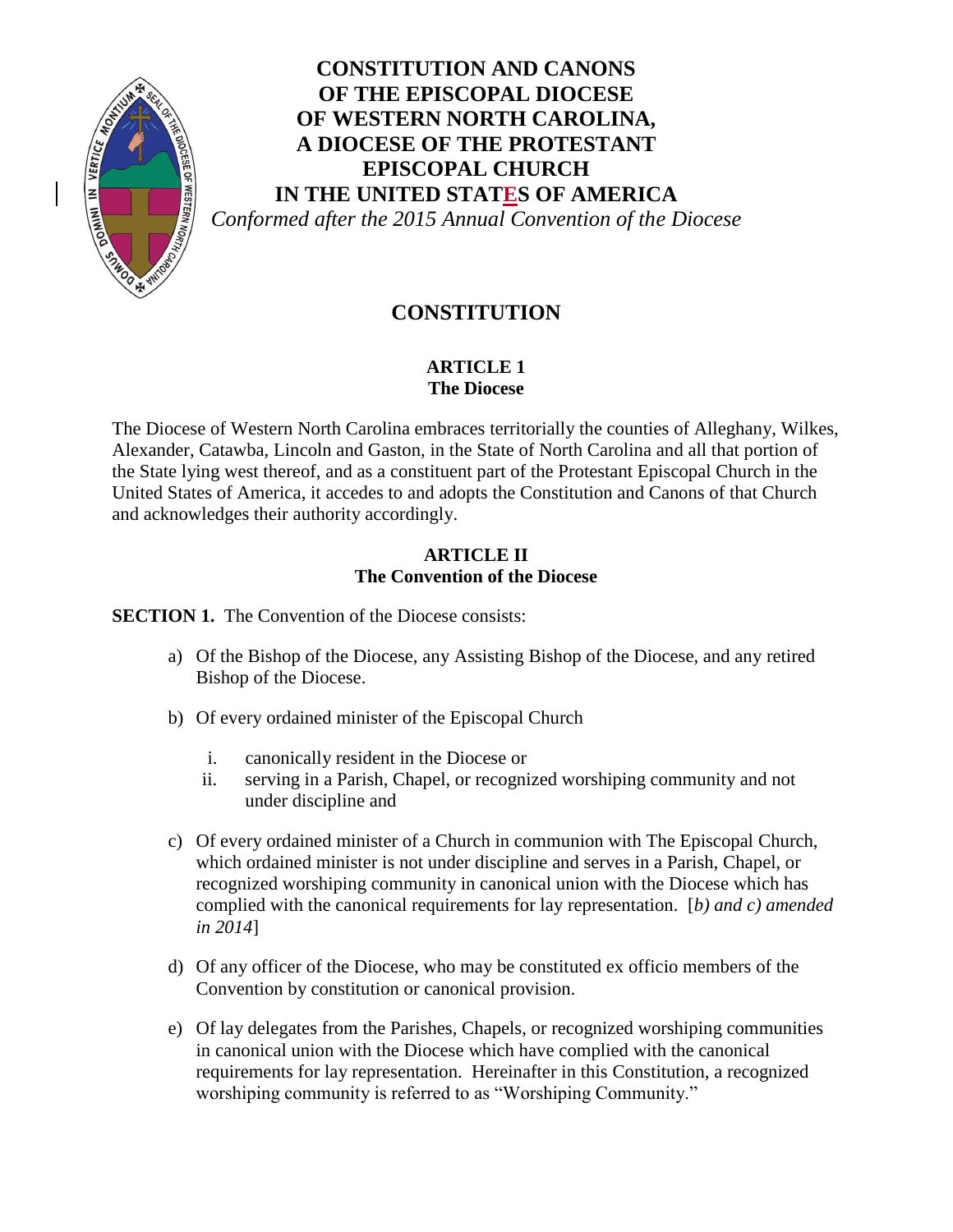f) Of the President of the Directors of The Episcopal Foundation of Western North Carolina.

## **SECTION 2.**

- a) Each parish shall be entitled to two lay delegates, and
- b) Each Chapel or Worshiping Community shall be entitled to one lay delegate to the Convention.

**SECTION 3.** The lay delegates shall be communicants in the Parish, Chapel, or Worshiping Community which they represent, and they shall be chosen in such manner as may be prescribed by Canon.

## **ARTICLE III Annual and Special Conventions**

**SECTION 1.** A Convention of the Church in this Diocese shall meet annually at such time and place as may have been determined by the next preceding convention, or in case of no such determination, at such time and place as may have been designated by the Ecclesiastical Authority of the Diocese, but the time or place of such meeting may be changed, or Special Conventions may be called by the Ecclesiastical Authority of the Diocese, subject to such provisions as may be prescribed by Canon.

**SECTION 2.** Printed notice of the meeting of the Convention shall be mailed at least thirty days before the time appointed, to members of the Clergy canonically resident in the Diocese. In case of a Special Convention, the notice shall specify the purpose for which the same is called, and no business not strictly pertaining to that purpose shall be transacted by said Convention.

**SECTION 3.** The Ecclesiastical Authority shall appoint and order the opening service, and all other religious services of the Convention, subject in the absence of the Bishop, to modification by the Convention itself.

**SECTION 4.** The Bishop of the Diocese shall have a seat and vote in the Convention, and shall be its presiding officer. If the Bishop of the Diocese shall not be in attendance upon the Convention, the Assisting Bishop shall be its presiding officer. If neither the Bishop nor an Assisting Bishop of the Diocese shall be in attendance upon the Convention, the President of the Standing Committee shall be its presiding officer. If the Bishop, any Assisting Bishop and the President of the Standing Committee shall all be absent from the Convention, a President pro tempore shall be elected from amongst the clerical members of the Convention.

**SECTION 5.** The presence of a majority of the clergy entitled to seats in the Convention who are assigned to a Parish, Chapel or Worshiping Community or the Bishop or any Assisting Bishop of the Diocese, and of a representative from on-half of all the Parishes, Chapels, or Worshiping Communities entitled to be represented in the Convention, shall be necessary to constitute a quorum for the transaction of business, provided, however, that any less number shall have power to meet, to receive reports and to adjourn.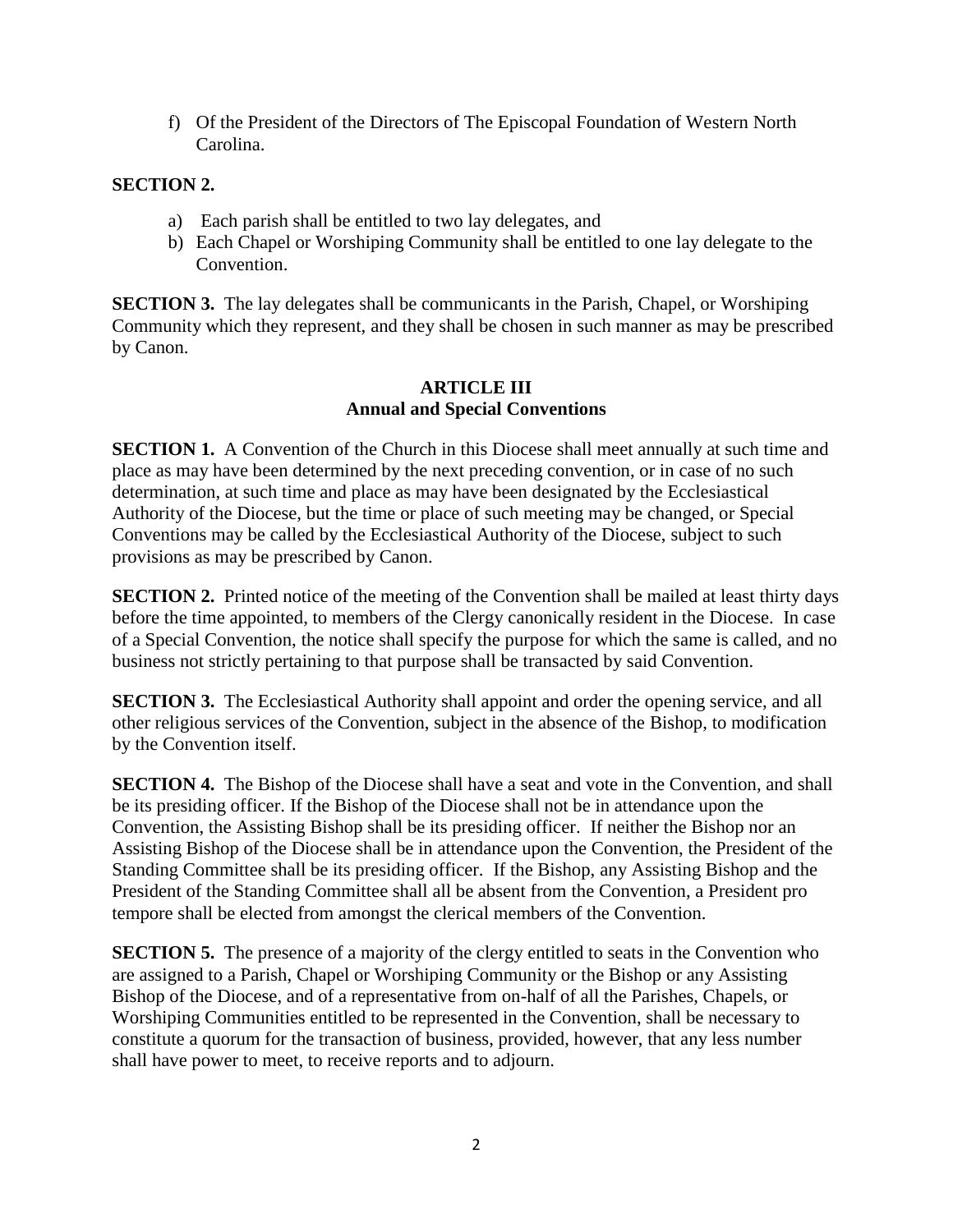#### **ARTICLE IV Election to the Episcopate**

The election of a Bishop shall be made in an Annual Convention, or in a Special Convention called for that purpose, at least sixty days before the time appointed, the object being stated by notice in writing and sent to all canonically resident Clergy and to each Vestry and Governing Committee of the Diocese.

The election shall be by orders, and a concurrence of a majority of both orders present and voting shall be necessary to determine the choice, provided that two-thirds of all the Clergy entitled to vote and Lay Delegates from two-thirds of all the parishes and congregations entitled to representation be present; otherwise, two-thirds of the votes of each order shall be necessary for a choice.

## **ARTICLE V Officers of the Diocese**

**SECTION 1**. The Standing Committee of the Diocese shall consist of four presbyters and four lay persons. The Convention shall annually elect to the Standing Committee one presbyter and one lay person, each of whom shall serve for four years. The Standing Committee shall annually elect from its members a presbyter as President. Any vacancy occurring in the membership of the Standing Committee shall be filled by election for the unexpired term by a majority of the remaining members of the Standing Committee. Any member having served a full term shall be ineligible for reelection for a period of four years.

**SECTION 2.** The Ecclesiastical Authority and the Executive Council shall be responsible to the Convention for conducting all those affairs of the Diocese not otherwise delegated, when Convention is not in session. The Executive Council of the Diocese shall consist of the Bishop, who shall serve as President thereof; , any Assisting Bishop of the Diocese, twelve lay members and six clerical members, who shall all have a voice and a vote in its deliberations; , and the Chancellor and Treasurer of the Diocese, and the Dean of the Cathedral each of whom shall have a seat and voice but no vote.

During a vacancy in the See, the President of the Standing Committee shall serve as a member of the Executive Council with seat and voice but without vote. The Executive Council shall annually elect from its lay members a Vice President. A Recorder, not necessarily a member of the Executive Council, shall be appointed by the President of the Executive Council. The lay membership shall be divided into twelve seats, two attributable to each deanery. Lay members for each such seat shall be elected by Convention from one or more lay members nominated by Convention, such members to be members of a Parish, Chapel, or Worshiping Community within the represented Deanery. The Annual Convention shall elect four lay members who are communicants in the represented Deaneries to replace the lay members whose terms on the Executive Council expire at Convention to serve three year terms. The clerical membership shall be divided into six seats, one attributable to each Deanery. Clergy members for each such seat shall be elected by Convention from one or more clergy members nominated by Convention, such members to be canonically resident in the represented Deanery. The Clergy member elected to the Executive Council shall not also serve as Dean. The Annual Convention shall elect two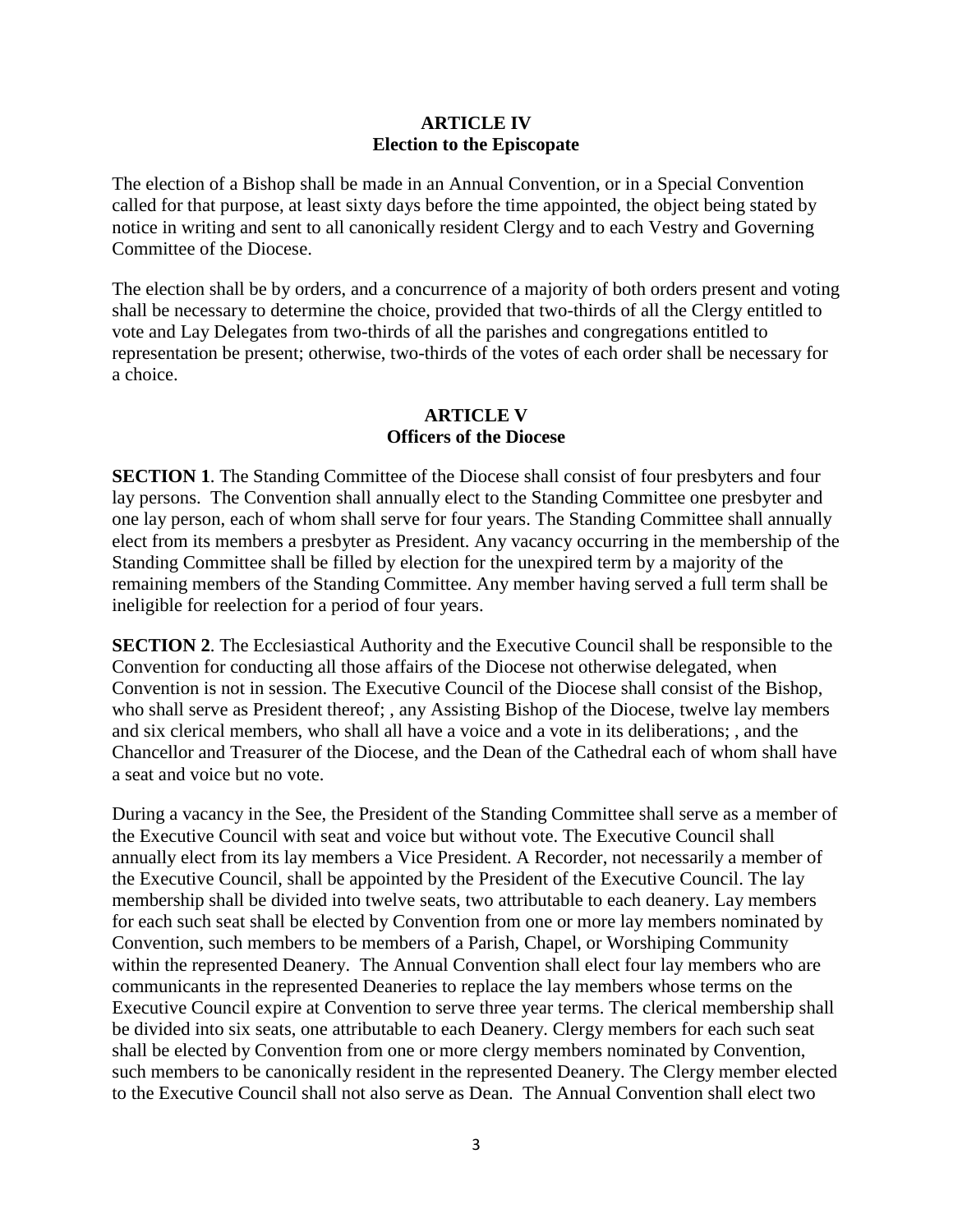clergy to serve three-year terms. Any vacancy occurring in the membership of the Executive Council, whether clergy or lay, shall be filled by election of a clergy member who is canonically resident in the represented Deanery or a lay member who is a member of a Parish, Chapel, or Worshiping Community in the represented Deanery, for the unexpired term, by a majority of the remaining members of the Executive Council. Elected members having served a full term shall be ineligible for reelection for a period of two years. Each member of the Executive Council, not otherwise made a member of the Convention by Constitutional or Canonical provision, shall have seat, voice and vote at all Annual or Special Conventions of the Diocese.

**SECTION 3**. The Trustees of the diocese shall consist of the Bishop, any Assisting Bishop of the Diocese, the Chancellor, the Treasurer and five additional lay persons as members at large. Each member of the Trustees shall have a voice and vote in the deliberations of the Trustees. The Convention shall annually elect one member at large to the Trustees for a five-year term. The Trustees themselves shall annually elect a Chairperson from their members at large. Any vacancy occurring in the membership at large of the Trustees shall be filled by election for the unexpired term by a majority of the remaining members of the Trustees. Elected members having served a full term shall be ineligible for reelection for a period of one year.

**SECTION 4.** Every three years the Ecclesiastical Authority shall nominate, and the Convention shall elect, a lay person learned in the law to serve as Chancellor of the Diocese, and it shall be the duty of the Chancellor to advise the Bishop, the Standing Committee, the Executive Council and the Trustees concerning all questions of law.

**SECTION 5.** The Convention shall annually elect a Treasurer of the Diocese who shall be accountable at all times to the Bishop and the Executive Council.

**SECTION 6.** The Convention shall annually elect a Secretary of the Diocese.

**SECTION 7.** The Ecclesiastical Authority shall nominate, upon the advice of the Chancellor, and the Convention shall elect, annually, four or more persons as Committee on Constitution and Canons.

**SECTION 8.** The Convention shall elect at the proper times in the proper numbers Deputies to the General Convention and Delegates to the Provincial Synod.

**SECTION 9.** The Convention shall undertake such business as necessary to comply with the disciplinary canons of the *Canons of General Convention.* [*Amended in 2010*]

**SECTION 10.** The Diocese shall be divided by the Bishop into not more than six Deaneries, for each of which there shall be a Dean elected by the Deanery for a term and in the manner provided by Canon.

**SECTION 11.** All officers, committee members, trustees, deputies and delegates provided for in this Article or otherwise in the Constitution shall be known as the Officers of the Diocese. All such officers shall perform the duties indicated by the Constitution, Canons and general usage together with such further duties as may be assigned by proper authority. Each such officer shall continue in office until a successor is chosen. Only clergy canonically resident in the Diocese and only lay persons who are communicants of a Parish, Chapel, or Worshiping Community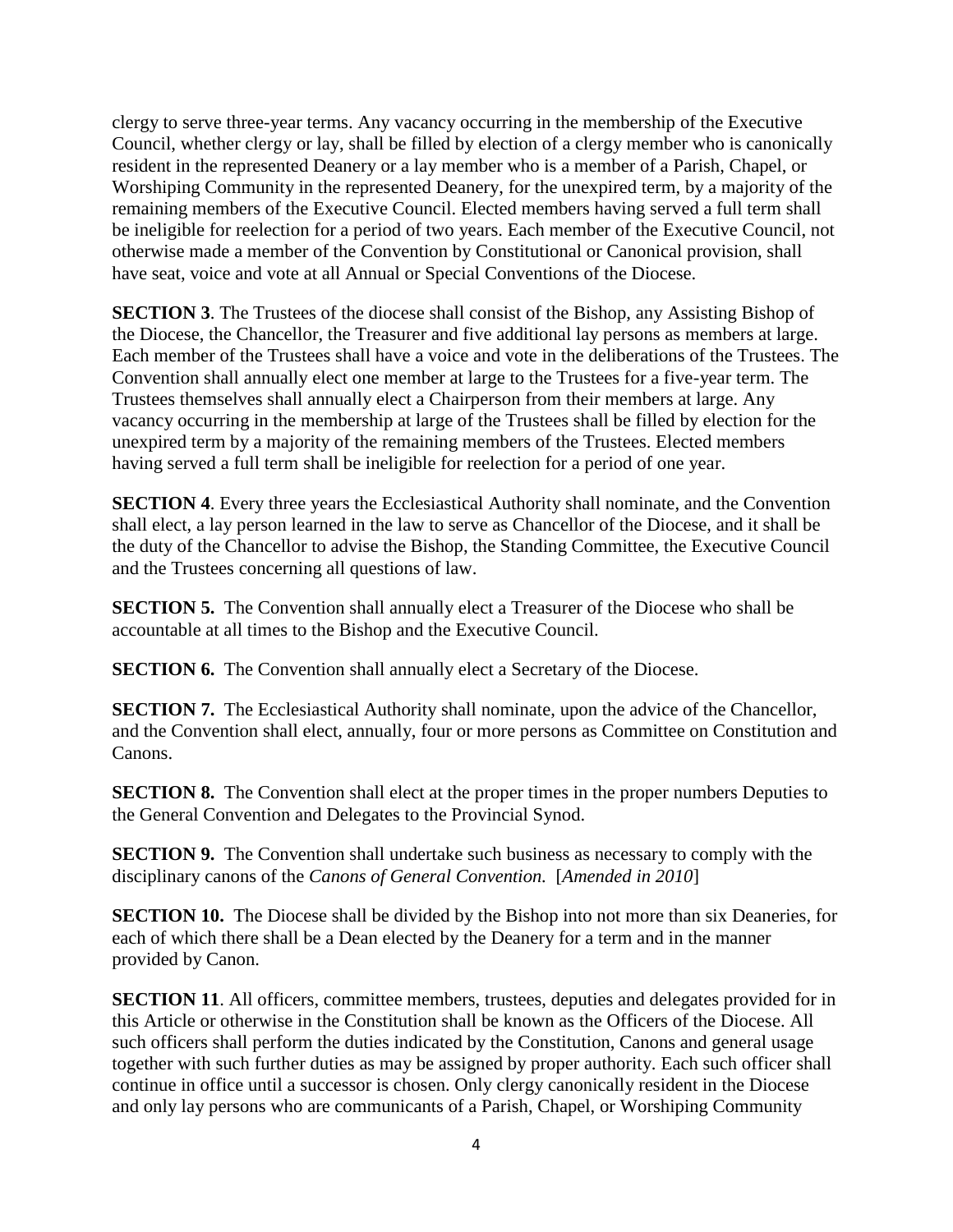within the Diocese shall be eligible to serve in such offices. Except as otherwise provided in the Constitution or by Canons, any vacancies among such officers arising while the Convention is not in session may be filled for the unexpired term by the Ecclesiastical Authority. The Chancellor, the Secretary and the Treasurer, upon election, shall become members of the Convention entitled to seat, voice and vote in its deliberations.

## **ARTICLE VI Mode of Voting and Elections**

**SECTION 1**. Except as otherwise provided in this Article VI and in Articles IV, VII and VIII, the clergy and lay delegates shall deliberate in one body, and vote as such in all Convention elections. All contested elections by Convention shall be by ballot. [*Amended in 2010*]

**SECTION 2.** A vote by orders upon the decision of any question may be called for by five members. In such case the same concurrence of votes in each order as would be required in a single body note on such questions will be necessary.

## **ARTICLE VII Suspension of a Parish, Chapel or Worshiping Community**

**SECTION 1.** The right of lay representation of a Parish, Chapel or Worshiping Community in the convention may be suspended for cause by a two-thirds vote by orders of the Convention.

**SECTION 2.** Any Parish, Chapel or Worshiping Community in communion with the Diocese may be dissolved for cause by a two-thirds vote by orders of the Convention, after investigation, notice to the Parish, Chapel or Worshiping Community, and report to the Convention.

## **ARTICLE VIII Amendment of Constitution**

The mode of altering this Constitution shall be as follows:

Every proposition for amendment shall be made in writing and read at a regular Convention. After being read, the proposition shall be referred to the Committee on Constitution and Canons which shall review and report upon the same to the next Annual Convention, with its recommendation. If two-thirds of the two orders voting separately shall then approve said proposition, either in its original form, or in the form recommended by said Committee, the Constitution shall be modified accordingly.

## **CANONS**

## **CANON 1 The List of Clergy**

**SECTION I.** Within one week before the meeting of every Convention of this Diocese, the Bishop shall cause to be prepared a list of the Clergy canonically resident in the Diocese,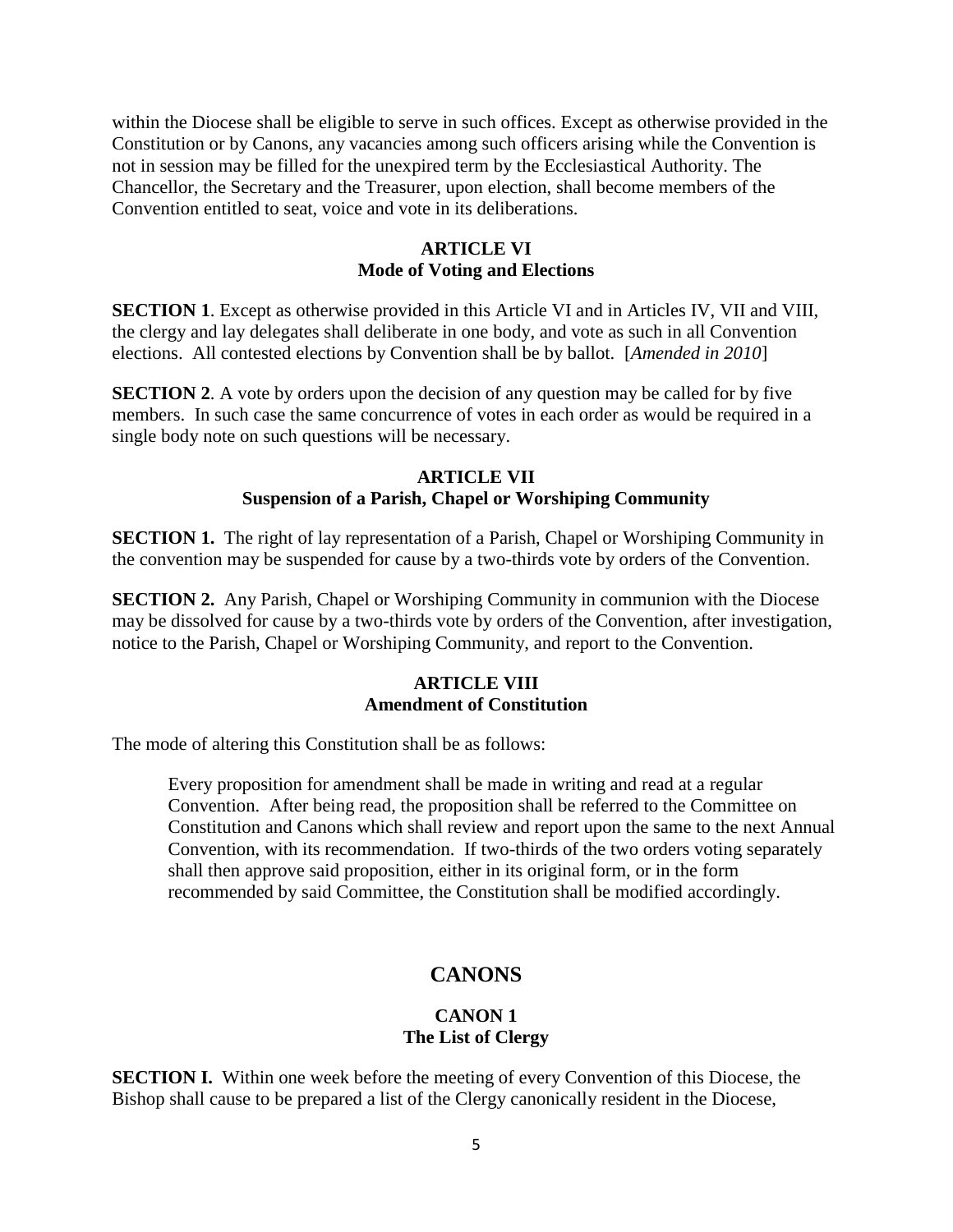annexing the names of their respective cures, parishes, chapels, recognized worshiping communities, missionary stations, or institutions in which they are engaged. Hereinafter in these Canons, a recognized worshiping community is referred to as a "Worshiping Community." Clergy canonically resident who are not so engaged shall have their places of residence annexed. The list shall specify who of any class are Deacons. No member of the Clergy, while suspended from the Ministry, shall have a place on such list. The list shall be laid before the Convention immediately after it shall have been called to order, and the names of the Clerical members determined therefore. The same shall be appended to the Journal, and sent to the Secretary of the General Convention.

**SECTION 2.** When the right of any ordained minister to a seat in the Convention is disputed, it shall be determined in accordance with the provisions of the second Article of the Constitution, by the Convention itself, whether the ordained minister's name be inserted in the list aforesaid or be omitted.

#### **CANON 2 Clerical and Lay Delegates to Convention**

**SECTION 1**. It shall be the duty of all Ordained Ministers entitled to seats in the convention to attend same. Each Parish, Chapel, or Worshiping Community in union with the Convention shall send the proper number of lay delegates to the Convention. Lay delegates and one alternate for each lay delegate shall be elected from among the communicants of a Parish, Chapel, or Worshiping Community by the Vestry or Governing Committee, or by the congregation at the Annual Meeting or a special meeting of the Parish, Chapel, or Worshiping Community called for that purpose. The Clergy or Licensed Minister in Charge of the Parish, Chapel or Worshiping Community shall forthwith, send to the Secretary of the convention, for delegates and alternates elected as aforesaid a certificate as follows:

> *"This is to certify that communicants in good standing of Parish, Chapel, or Worshiping Community were duly elected Lay Delegates and Alternates to represent the same in the Convention of the Protestant Episcopal Church of Western North Carolina, to being on the day of ."*

This certificate shall be signed by the Rector, Minister-in-Charge, or Clerk. The Secretary of the Convention shall make a list of names of delegates thus certified, to be used at the organization of the Convention.

**SECTION 2.** Delegates shall be elected no later than forty-five days before the meeting on any Annual Convention set for a specific date by a preceding Convention. With respect to all other conventions, delegates shall be elected no later than twenty-one days before the meeting of such Conventions.

#### **CANON 3 The Secretary**

It shall be the duty of the Secretary to take minutes and record all proceedings of the Convention; to attest its public acts, preserve its records, notify the Parishes, Chapels, and Worshiping Communities of the times and places of meeting of all stated and special conventions, giving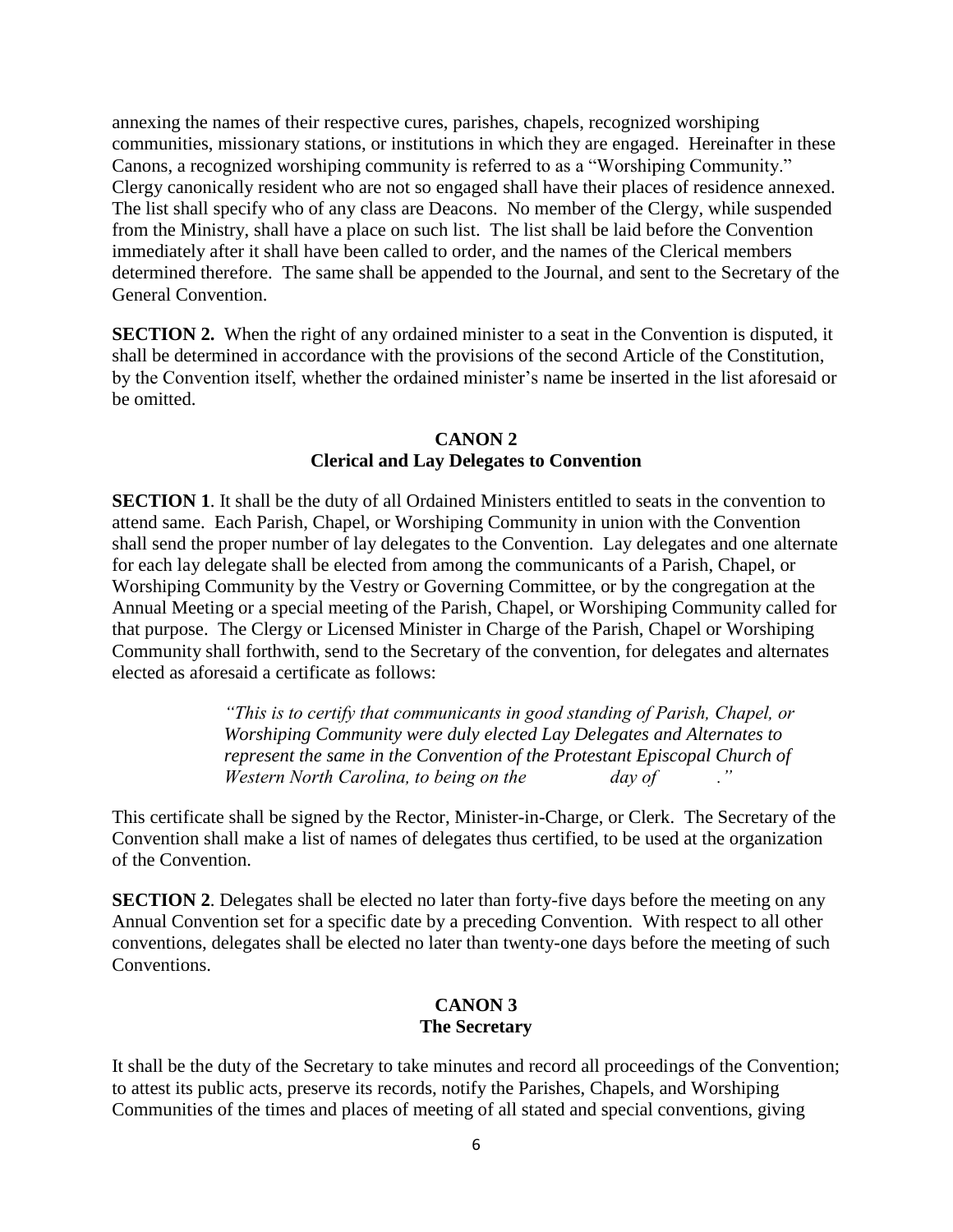thirty days' notice, and faithfully to deliver to a duly elected successor all books and papers belonging to the convention which may be in the Secretary's charge. In giving notice of the meeting of the Annual Convention the Secretary shall send a form of parochial report, and of certificate by which the appointment of lay delegates is to be certified. If the Parish, Chapel or Worshiping Community be vacant, this notice shall be set to the Clerk.

## **CANON 4 The Treasurer**

**SECTION 1**. The Treasurer shall have custody of all funds and other intangible personal property of the Diocese not specifically given, paid or bequeathed to a parish, institution or other agency of the Diocese.

**SECTION 2.** The Treasurer shall administer all of the financial functions of the Diocese as prescribed by the Trustees in respect to all other property in the Treasurer's custody.

**SECTION 3**. The Treasurer shall maintain full and accurate records of all transactions involving the properties of the Diocese in the custody of the Treasurer, including an accounting for all receipts and disbursements of the funds of the Diocese.

**SECTION 4**. The Treasurer shall account separately to the Executive Council and the Convention at least once each year, and at such other times as may be directed by the Executive Council or the Convention, in connection with all properties in the custody of the Treasurer, including receipts and disbursements of funds.

**SECTION 5**. The Treasurer is authorized and empowered with the approval of the Executive Council, to appoint such assistants and to employ such other persons as may be necessary for the orderly and convenient discharge of the duties of this office. Provisions shall be made in the annual budget for the reasonable and necessary expenses of this office.

**SECTION 6.** Before entering upon the discharge of these duties, the Treasurer shall file with the Executive council of the Diocese a bond executed on behalf of the Dioceses by some reliable guaranty company in the sum to be directed from time to tie by the Executive Council for the faithful performance of these duties, the cost of which shall be-paid by the Dioceses.

## **CANON 5 The Historiographer**

The duties of the Historiographer shall be to assist in collecting, preserving, arranging and writing matter related to the history of the Dioceses. The Historiographer shall participate in such writing as ay be undertaken by the Diocese, while encouraging congregations and other institutions to preserve their histories.

## **CANON 6 The Trustees**

**SECTION 1.** The Trustees of the Diocese shall hold title to all real property and to all entrusted funds of the Diocese not specifically given, conveyed or devised to a parish, institution or other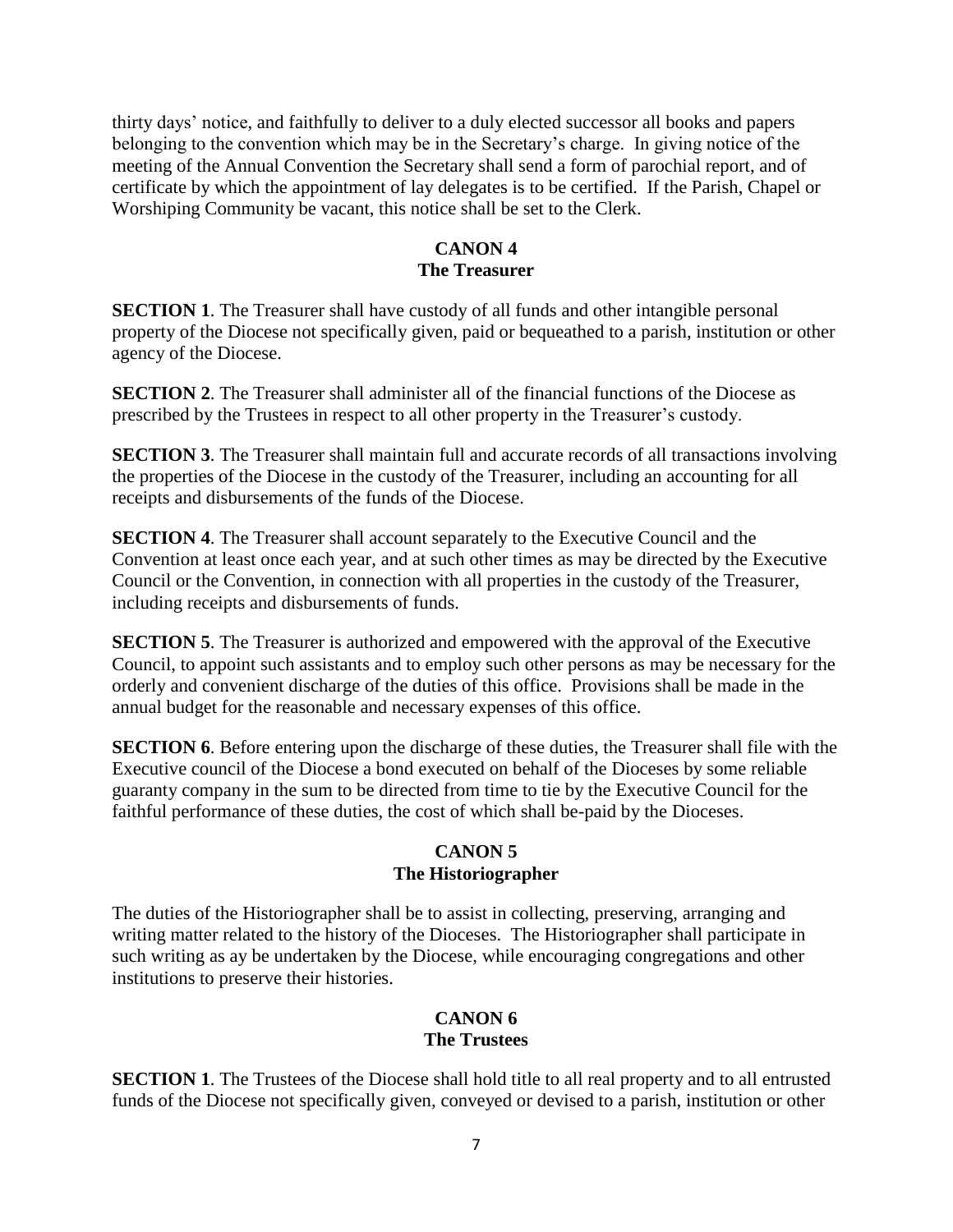agency of the Diocese. The Trustees shall have the duty and responsibility for the maintenance, preservation, investment, reinvestment, and safekeeping of all properties and the disbursement of all funds to which they hold title, subject to the direction of the Executive Council. In the case of a sale, conveyance, or encumbrance of any real property, the prior consent of the Bishop, the advice and consent of the Standing Committee, and the approval of the Executive council shall be obtained.

**SECTION 2.** With respect to real property and all documents necessary to the exercise of any right, duty, authority or responsibility of the Trustees, the same shall be legally sufficient for any and all purposes if made in the name of *'The Episcopal Diocese of Western North Carolina'*, affixed with the seal of the Diocese and signed by the Chairperson of the Trustees or the Chancellor holding office on the date of the execution of such documents. The Chairperson or Chancellor singly shall act on behalf of the Trustees when all other canonical requirements have been met if so authorized and directed at a meeting of the Trustees by a majority of the Trustees. It shall not be necessary that any other person sign such documents. The appearance of the seal of the Diocese on such documents shall be conclusive proof of the authority of the person who executes the same.

**SECTION 3**. Any and all documents necessary to the exercise of any right, duty, authority or responsibility of the Trustees, with respect to personal property, may be executed by the Treasurer of the Diocese or such other agent as the Trustees may from time to time designate.

The Chairperson of the Trustees, upon election, shall become a member of the Convention of the Diocese, entitled to seat, voice and vote in its deliberations.

#### **CANON 7**

#### **Deputies to the General Convention and Provincial Synod**

**SECTION 1**. Deputies to a regular meeting of the General Convention, who shall also serve as delegates to the Synod of the Province of Sewanee (Province IV), shall be elected at the Annual Diocesan Convention preceding by two years the year of regularly scheduled General Conventions. Said deputies shall consist of four ordained persons, either presbyters or deacons canonically resident in the Diocese, and four lay persons, members of a Parish, Chapel, or Worshiping Community within the Diocese, chosen by ballot and elected by a majority of those voting. In addition, four other ordained persons and four other lay persons shall be chosen by ballot and elected by a majority of those voting as alternates for the first chosen. Such deputies and alternates shall serve at any meeting of the General Convention thereafter until their successors are chosen.

**SECTION 2.** In case any deputy or delegate of those first chosen shall decline such appointment or be unable to attend, the deputy or delegate shall forthwith inform the Ecclesiastical Authority of the Diocese. The Ecclesiastical Authority shall thereupon summons one of the alternates to the General Convention or Synod. Alternates shall be appointed in the order in which their names are in the Journal, which order shall be the order of their election; or when two or more are elected at one balloting shall be determined by the aggregate vote received.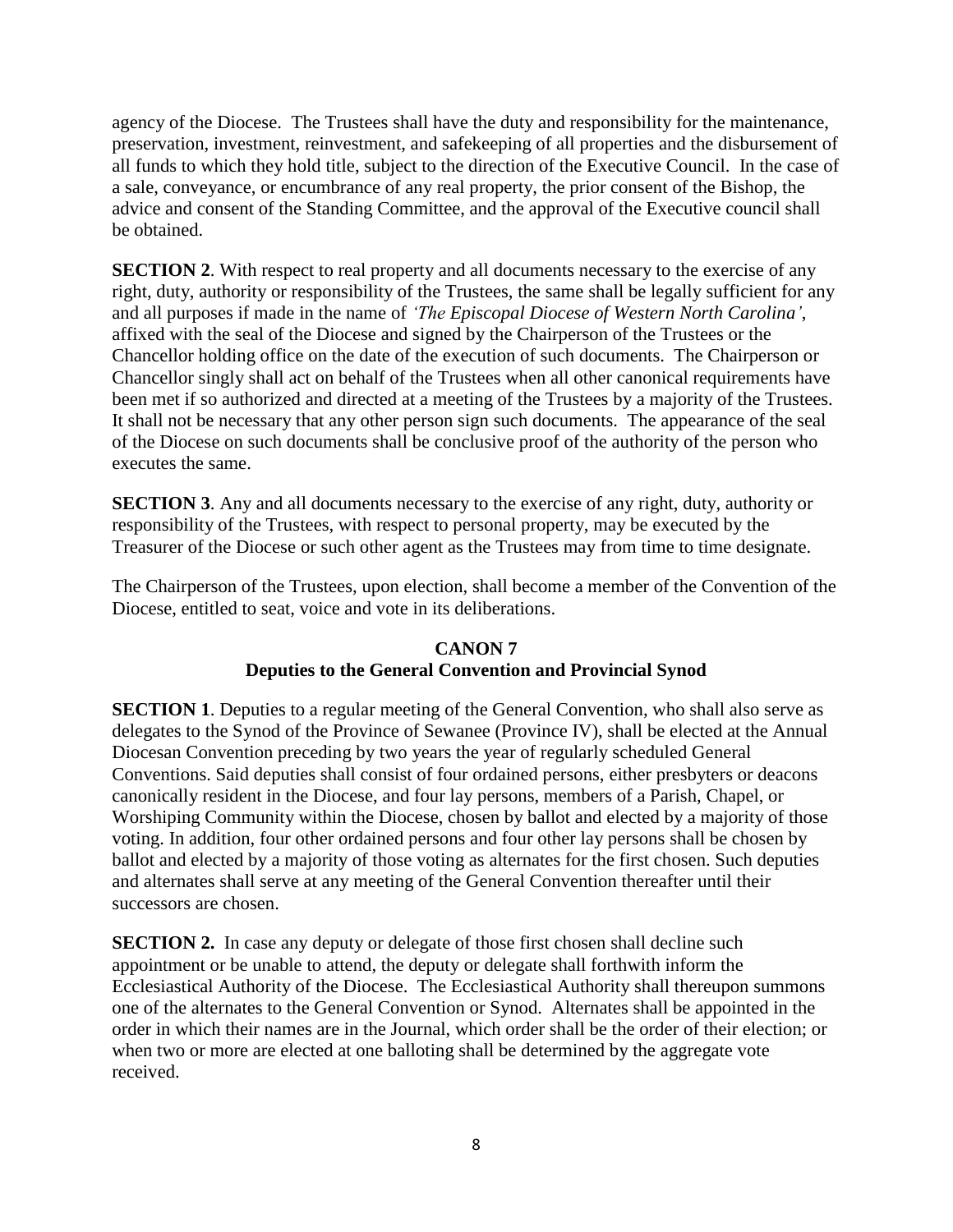#### **CANON 8 The Diocesan Program and Bishop's Discretionary Fund**

**SECTION 1.** It shall be the duty of the Vestries of each Parish to provide for the collection and payment of such sums as they shall determine for the support of the Diocese. Unless a different schedule of payment is requested and authorized by the Treasurer, the same shall be transmitted in monthly installments to the Treasurer of the Diocese.

**SECTION 2.** The open offering taken at one visitation annually of the Bishop to each Parish shall be delivered forthwith by the local Treasurer to the Bishop for his or her discretionary use; the funds so created to be known as *"The Bishop's Discretionary Fund."*

#### **CANON 9 Parishes**

**SECTION 1.** Any number of baptized adults, not less than forty may associate themselves and apply for written consent of the Ecclesiastical Authority for formation of a new Parish. Application for such consent shall be by Articles of Association, which must be signed by at least eighteen persons who intend to be supporters of the new Parish. The Articles shall be in the following form:

*"We, the undersigned, commit ourselves to the doctrine, discipline and worship of The Episcopal Church as set forth in Scripture, and the Book of Common Prayer, and promise conformity to the constitution and Canons of the General Convention of the same and the Diocese of Western North Carolina. We do hereby declare ourselves, individually and corporately, ready to respond to our Lord's call 'to make disciples of all peoples everywhere: baptize them and teach them to obey His commandments , and to work, pray and give for the spread of the Kingdom of God.' We put ourselves under your charge and will reverently obey your authority."*

**SECTION 2.** After execution of the Articles of Association, a meeting of the new Parish shall be called by the signatories of the Articles, with ten days' notice to the supporters of the new Parish, to elect a Vestry and adopt a name. The minutes of the meeting shall be recorded I a book in which all subsequent minutes of Vestry meetings and Parish meetings shall be kept, together with the articles of Association.

**SECTION 3.** A certified copy of the Articles of Association and a copy of the minutes of the meeting to organize the Parish shall be sent to the Ecclesiastical Authority of the Diocese, who shall then present the same to the Executive Council of the Diocese for their advice and consent.

**SECTION 4.** When written consent form the Ecclesiastical Authority of the Diocese has been received, along with the appointments for a Warden, a Clerk and a Treasurer, the Parish shall then be declared organized. The Warden the Clerk and the Treasurer, along with the elected Vestry persons, will manage the temporal affairs of the Parish and will serve a term of one year or until the first Annual Meeting of the Parish.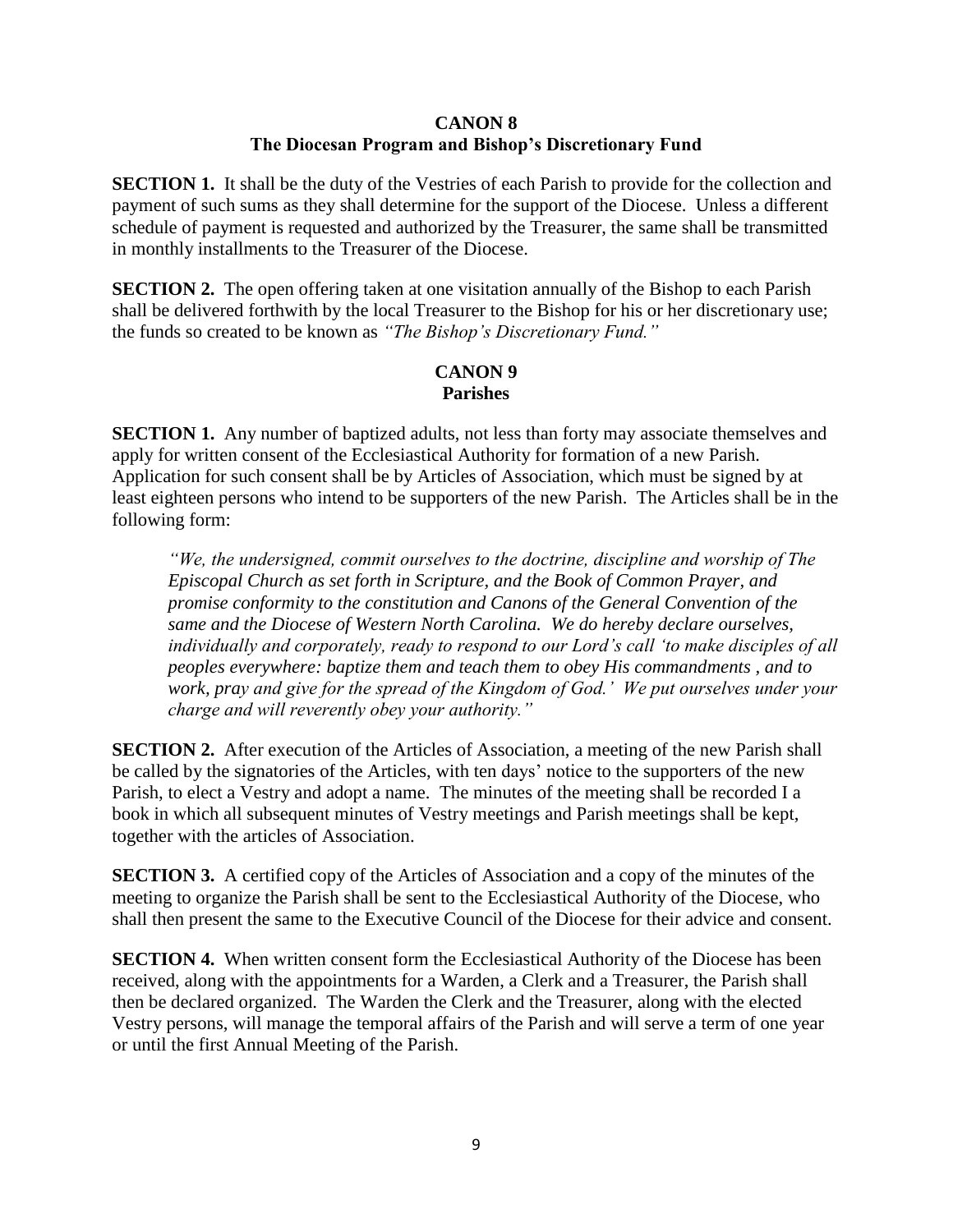**SECTION 5.** The Ecclesiastical Authority of the Diocese shall have the right to appoint and designate, or to determine in what manner a person shall be chosen to be the licensed minister of the new Parish.

**SECTION 6.** At least sixty days before the next regularly scheduled Annual Convention of the Diocese, the licensed minister and the Vestry shall present their credentials to the Ecclesiastical Authority, with a petition to the Convention requesting admission into union with the Diocese.

**SECTION 7.** The Ecclesiastical Authority of the Diocese may, at his or her discretion, initiate new areas of ministry within the Diocese as he or she sees need or in response to local interest.

**SECTION 8.** Any Parish which shall deem its rights encroached upon or its prosperity or usefulness endangered by the proposed location in its vicinity of a Church, Chapel, Worshiping Community or another Parish may present the matter of the threatened intrusion to the Bishop of the Diocese, and ask for pastoral advice in its behalf. In such case, the Bishop may call for and appoint the time and place of a conference from the Parishes in interest. But, if such conference, with godly advice of the Bishop, shall not result in an amicable adjustment of the differences between the parties thereto the Bishop, or either party in conflict may lay the matter at issue before the Standing Committee of the Diocese, and the decision of the Standing Committee, with the approval of the Bishop, shall be final.

## **CANON 10 The Vestry**

**SECTION 1.** In every Parish in the Diocese annually, at a time and place of which notice shall be given to the congregation and the Bishop at least fourteen days prior thereto and after prayer, there shall be held a Parish meeting of the qualified voters of the Parish for the election of a Vestry, which shall consist of not fewer than five nor more than fifteen members, who, upon taking office when their term begins, shall continue in office until their successors are chosen and duly installed. Members of the Vestry should elected for a term not to exceed three years according to a system of rotation to insure that not all Vestry members complete their service at the same time. Vestry embers may not succeed themselves except when they are filling an unexpired term. A Vestry member may not stand for reelection until the member has been a past-Vestry member for at least one year. The Rector of the Parish, if present, shall preside at Parish Meetings. In the Absence of the Rector the order of priority for the presiding officer shall be ex officio:

- 1. The Senior Warden
- 2. The Junior Warden

Should none of the forgoing officers be present, the Parish Meeting may elect one of its members to preside.

**SECTION 2.** In the best interest of the Parish, the election of a Vestry may be postponed by concurrence of the Rector and at least one Warden (or if both Wardens or the Rector is absent, by the concurrence of the presiding officer that at least one-sixth of the eligible voters present) upon a finding that either of the following conditions has been met: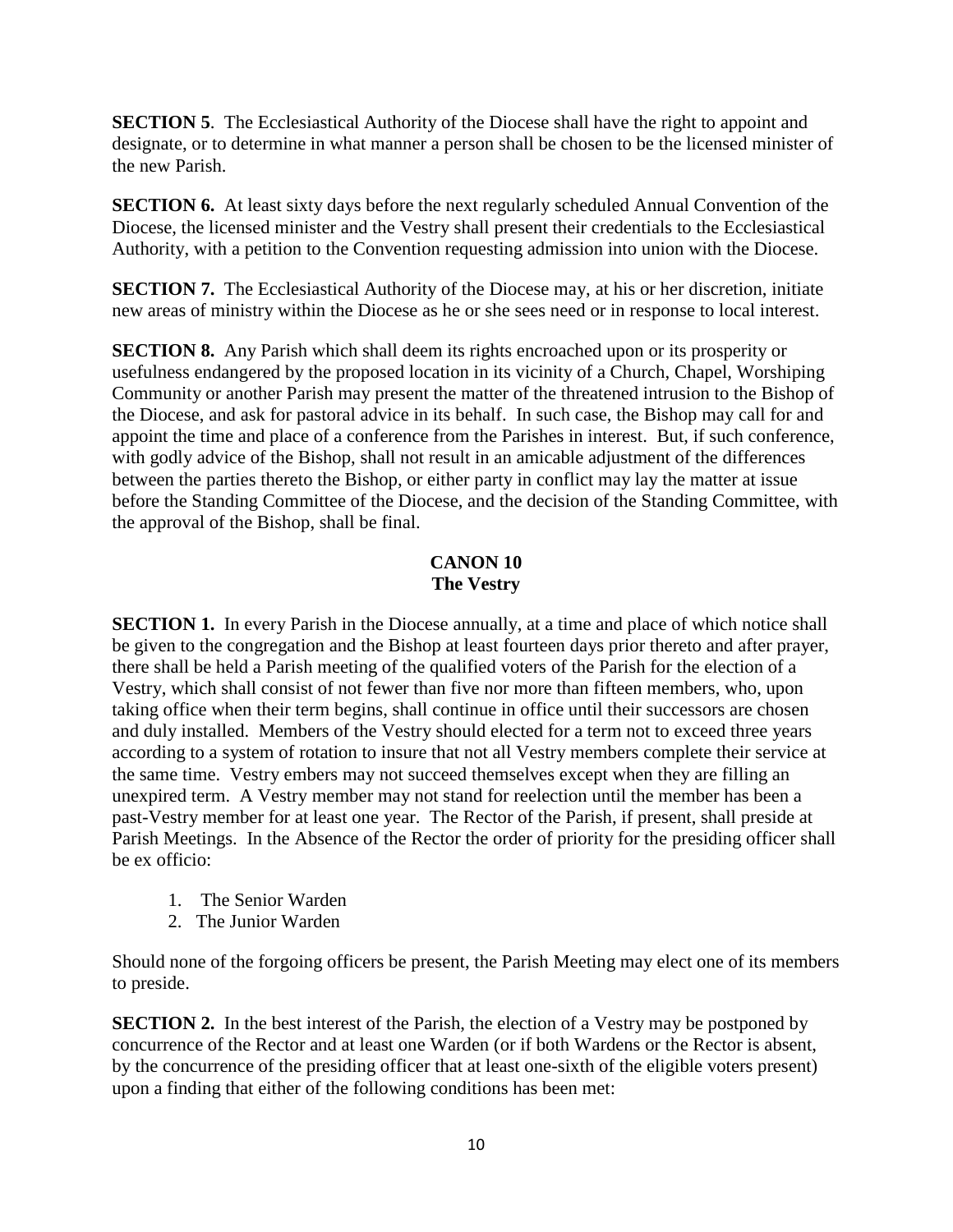First, that less than ten percent of those eligible to vote are present at the meeting or, Second, that fewer than ten eligible voters are present at the meeting.

Upon such concurrence, the Rector or presiding officer shall declare the Parish Meeting postponed. The Parish Meeting shall then adjourn to a designated day, hour, and place, not fewer than seven nor shall more than fourteen days later, and timely notice be given to the Parish of the date, hour and place of such postponed meeting. The postponed meeting shall be treated in all respects as a regular Parish Meeting.

**SECTION 3.** The Vestry shall, upon nomination of the Rector, elect two of its members, one as Senior Warden, and the other as Junior Warden.

**SECTION 4.** The Vestry shall elect a Secretary, not necessarily a member of the Vestry, whose duty it shall be to take and record the minutes of their proceedings, attest the public acts of the Vestry, preserve all records and paper belonging to the Parish not otherwise provided for, perform such other duties as shall be legally assigned to the Secretary, and faithfully delivered to the duly elected successor all books and documents in the possession of the Secretary belonging to the Parish.

**SECTION 5.** A Treasurer, not necessarily a member of the Vestry, shall also be elected by the Vestry, to receive, disburse, and account for the funds of the Parish.

**SECTION 6.** In electing a Vestry, any duly baptized person of the age 16 years or over who has contributed to the support of the Church by subscription or otherwise for a period of at least six months prior to the election, shall be eligible to vote.

**SECTION 7.** To be eligible as a member of the Vestry, a person must be an adult confirmed communicant in good standing and an eligible voter as defined in Section 6 of this Canon.

**SECTION 8.** It shall be the duty of the Vestry to take charge of the property of the Church; To regulate all its temporal concerns; to elect, call and provide for the maintenance of a minister in accordance with the provisions of Canon 11; to provide for paying all lawful assessments on the Parish; to keep order in the Church during divine service; and in general to act as helpers to the Minister in whatever is appropriate to laypersons for the furtherance of the Gospel, it being understood, always, that the spiritual concerns of the Church are under the exclusive direction of the Minister in subordination to the Ecclesiastical Authority and Constitution and Canons of the Diocese.

The Vestry shall ascertain the amount to be paid for the support of the Diocesan Program and each year, not later than December 10, shall report the amount to the Department of Fiscal Ministries of the Executive Council of the Diocese.

**SECTION 9.** The Rector, or such other member of the Vestry designated by the Rector, shall preside at all the meetings of the Vestry.

**SECTION 10.** It shall be the duty of the Wardens, especially, to provide the elements for the Lord's Supper; to collect the alms at the administration of the same; to keep and disburse such alms in case the Church is destitute of a Minister; and while the Church is destitute of a Minister,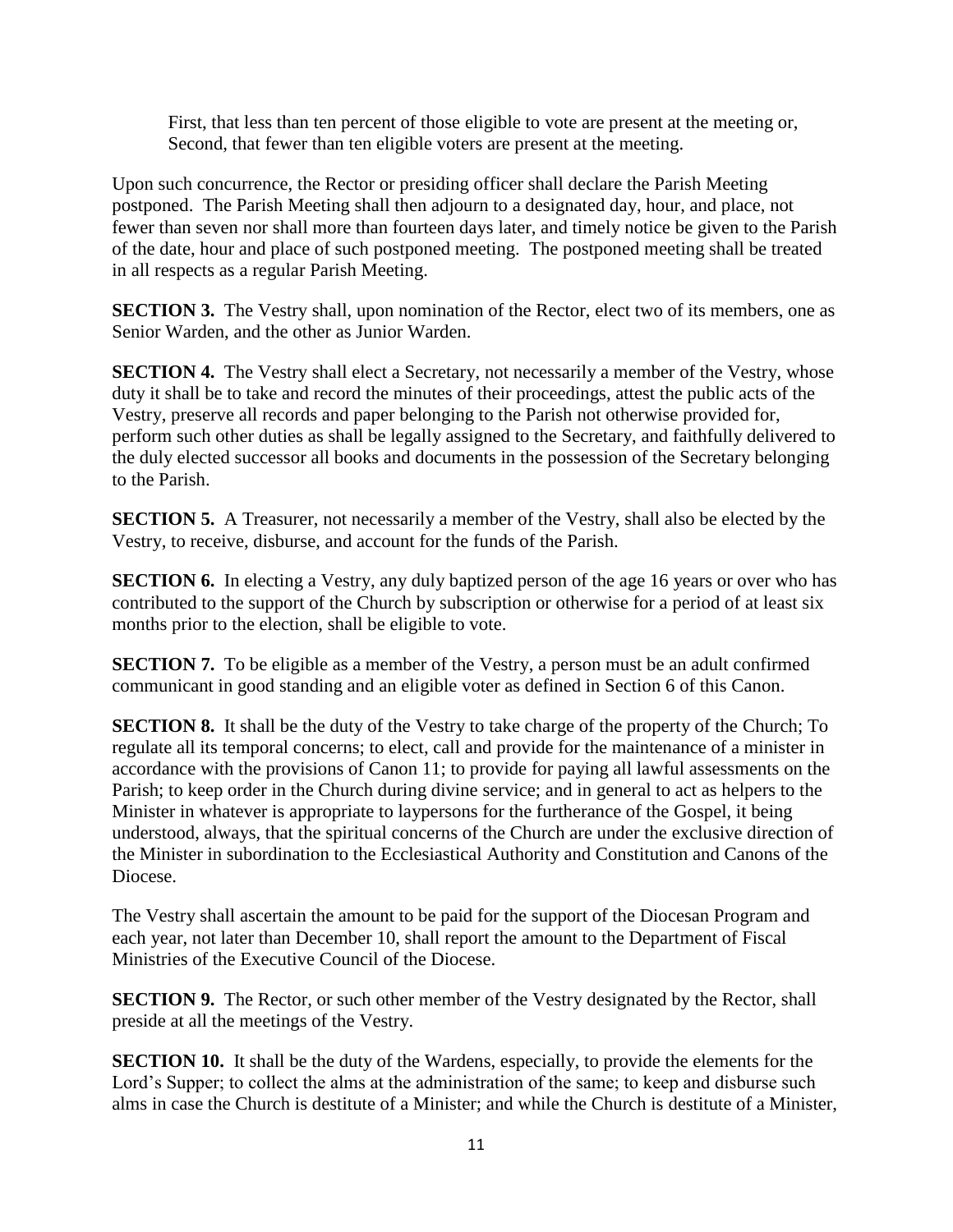to provide for the holding of public worship and instruction of the congregation by occasional clerical services or by lay reading, as the circumstances may permit. Meetings of the Vestry may be called by the Rector, or, in the absence of the Rector, by the Senior Warden, at the request of a majority of the Vestry members.

**SECTION 11.** Vacancies occurring in a Vestry may be filled by the remaining members, provided they are a majority of the Vestry. If a majority of the members of a Vestry duly elected refuses to accept the act or shall become incapacitated for action by death or resignation or removal of residence or otherwise, the Bishop may call a special Parish Meeting, giving at least fourteen days' notice thereof, to elect a Vestry to serve until the next annual meeting of the Parish. If the Parish shall refuse or neglect to assemble and elect a Vestry as herein provided, the Bishop, with the advice and consent of the Standing Committee, may appoint three Trustees to take charge of the property of the Parish and to exercise all the rights and functions of a Vestry until the Parish shall elect a Vestry under the provisions of this Canon.

**SECTION 12.** It shall be the duty of Parish Vestries to provide all lay employees who have worked at least one year and who are paid for a minimum of 1,000 hours per year retirement benefits through participation in the Episcopal Church Lay Employees Retirement Plan or an equivalent plan, the provisions of which are at least equal to those of the Lay Employees Retirement Plan.

## **CANON 11 Vacant Parishes**

Parishes without a Rector shall select such a person in accordance with the Canons of the General Convention of The Episcopal Church, and the procedures set forth by the Ecclesiastical Authority of the Diocese of Western North Carolina. A Vestry shall not call a Rector without first obtaining the advice and consent of the Ecclesiastical Authority.

## **CANON 12 Parish Registers and Reports**

**SECTION 1.** The Rector or Priest in Charge of every Parish of this Diocese shall keep records of all families, baptisms, confirmations, marriages, and funerals within the Parish, specifying the name, time, place of birth; parents and sponsors of each person baptized; the time when persons became communicants in the Parish and whether by confirmation, transfer from some other Parish, or otherwise. This record shall be kept in a suitable book to be called the Parish Register, provided by and belonging to the Vestry of the Parish served, which book shall be part of the records of the Parish.

**SECTION 2.** A report, otherwise known as the Parochial Report, of every Parish, Chapel, or Worshiping Community of this Diocese shall be prepared annually for the year ending December 31 preceding. The report shall be prepared in compliance with Canon 1.6.1 of the Canons of the General Convention of The Episcopal Church and shall be filed not later than March 1. The report shall be filed online in the manner prescribed by The Episcopal Church, with a copy (by email or hardcopy) sent to the Bishop of the Diocese, or, where there is no Bishop, to the Ecclesiastical Authority of the Diocese. The preparation and filing of this report shall be the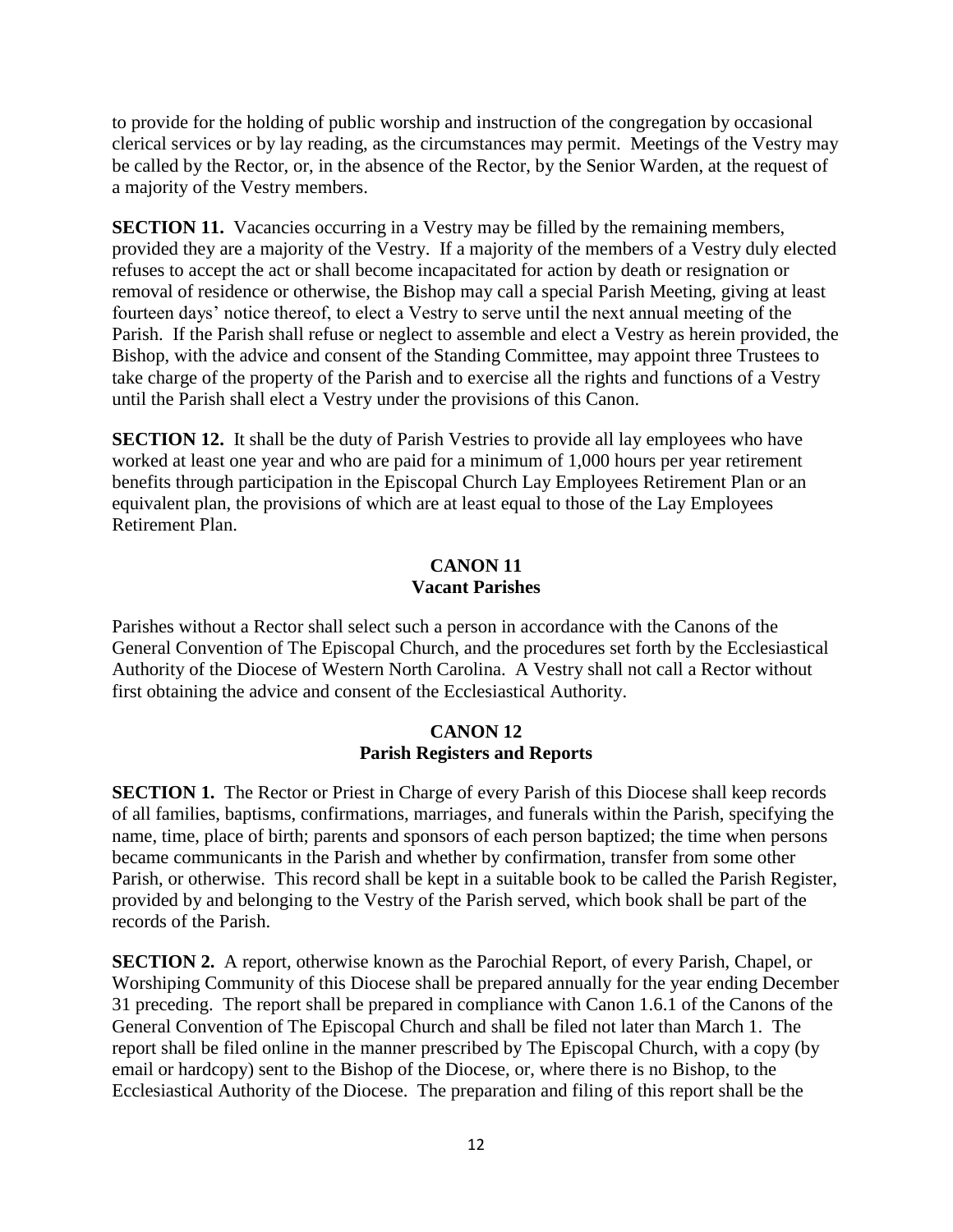joint duty of the Rector or Member of the Clergy in charge and the lay leadership; and before the report is filed it shall be approved by the Vestry of a Parish or the Governing Committee of a Chapel or Worshiping Community. The Wardens shall make the report where there is no Rector of Member of the Clergy in charge. Every Bishop, Presbyter, or Deacon canonically resident in this Diocese whose report is not included in a Parochial Report shall also report to the Ecclesiastical Authority of the Diocese not later than March 1 on the exercise of such office during the preceding year, and if there has been none, the causes or reasons which have prevented the same. (Amended by Convention in 2008)

**SECTION 3.** It shall be the duty of each Parish in union with the Convention to render at such time and in such manner as may be required by the Convention, a true and faithful account of the real estate and other property owned by said Parish with its fairly estimated value, including a statement of any lien or encumbrance on the same, or any part thereof, and the amount of interest paid in consequence of such lien or encumbrance. Further, it shall be the duty of each Parish to declare the full amount of the current expenditures of the Parish, including salaries and other expenses.

**SECTION 4.** It shall be the duty of each Parish to comply with the business methods in church affairs prescribed by Title 1, Canon 7 of the *General Convention of the Episcopal Church*. Each Parish shall maintain (1) adequate casualty insurance coverage to insure all buildings and personal property titled to the Parish or titled to the Diocese and used by the Parish, and (2) in respect to all activities of the Parish, adequate liability insurance coverage to insure against any liability of the Parish, its Clergy, Wardens, Vestry and all other agents or employees of the Parish and of the Diocese who may share such liability. Appropriate evidence of such insurance shall be supplied annually to the Diocese.

#### **CANON 13 Chapels and Worshiping Communities**

**SECTION 1.** Any number of baptized adults may associate themselves and apply for written consent of the Ecclesiastical Authority for recognition as a Chapel or Worshiping Community of this Diocese. Application shall be by Articles of Association, sighed by those who intend to be supporters of the Chapel or Worshiping "Community. The Articles shall be in the following form:

*"We, the undersigned, commit ourselves to the doctrine, discipline and worship of The Episcopal Church as set forth in Scripture and the Book of Common Prayer, and promise conformity to the Constitution and Canons of the General Convention of the same and the Diocese of Western North Carolina. We do hereby declare ourselves, individually and corporately, ready to respond to our Lord's call 'to make disciples of all peoples everywhere: baptize them and teach them to obey his commandments, and to work, pray and give for the spread of the Kingdom of God. "We put ourselves under your charge and will reverently obey your authority."*

**SECTION 2.** After the execution of the Articles of Association, a meeting of the Chapel or Worshiping Community shall be called by the signatories of the articles, with ten days' notice, to elect a Governing Committee and adopt a name. The Governing Committee shall be comprised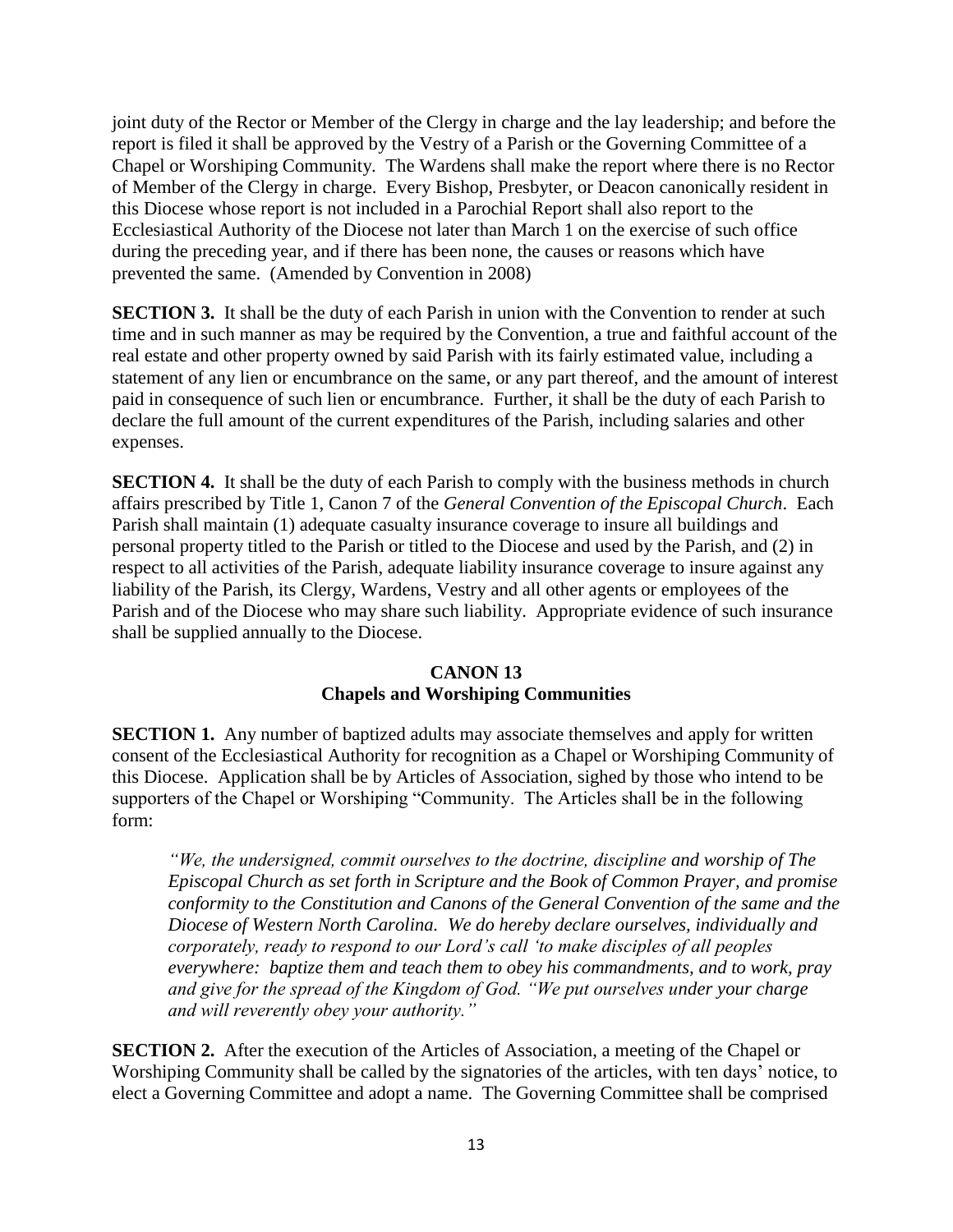of no fewer than three or more than twelve persons elected to terms of three years according to a system of rotation.

**SECTION 3.** A certified copy of the Articles of Association shall be set to the Ecclesiastical Authority of the Diocese who shall present the same to the Executive Council for their advice and consent. When written consent from the Ecclesiastical Authority of the Diocese has been received, along with the appointments for a Warden, a Clerk, and a Treasurer, the Chapel or Worshiping Community shall then be declared organized. These officers along with the elected Governing Committee will manage the temporal affairs of the Chapel or Worshiping Community.

**SECTION 4.** The Ecclesiastical Authority of the Diocese shall have the right to appoint and designate, or to determine in what manner a person shall be chosen to be the Licensed Minister in Charge of the Chapel or the Worshiping Community. The Licensed Minister in Charge shall preside at all meetings of the Governing Committee, or may appoint the Warden to preside in his or her absence.

**SECTION 5.** At least 60 days before the next regularly scheduled Annual Convention of the Diocese, the Licensed Minister in Charge and the Governing Committee may present their credentials to the Ecclesiastical Authority with a petition to the Convention requesting admission into union with the Diocese as a Chapel or Recognized Worshiping Community.

**SECTION 6.** The Licensed Minister in Charge shall keep a register of worship services and records of all families, baptisms, confirmations, marriages, and funerals within the Chapel or Worshiping Community.

**SECTION 7.** It shall be the duty of each Chapel or Worshiping community to render, at such time and in such manner as may be required by the Convention, a true and faithful account of the real estate and other property owned by the Chapel or Worshiping Community with its fairly estimated property value, including a statement of any lien or encumbrance on the same, or any part thereof, and the amount of interest paid in consequence of such lien or encumbrance. Further, it shall be the duty of each Chapel or Worshiping Community to declare the full amount of the current expenditures of the Chapel or Worshiping Community including salaries.

## **CANON 14 The Ecclesiastical Authority and The Executive Council**

**SECTION** 1. The Ecclesiastical Authority and the Executive Council shall be responsible to the Convention for conducting all those affairs of the Diocese, not otherwise delegated, when the Convention is not in session.

**SECTION 2**. The Executive Council shall exercise the authority of the Convention between meetings of the Convention:

- a) In planning and forwarding the Mission of the Church.
- b) In administering the affairs of the Diocese in such a manner as to enable that Mission.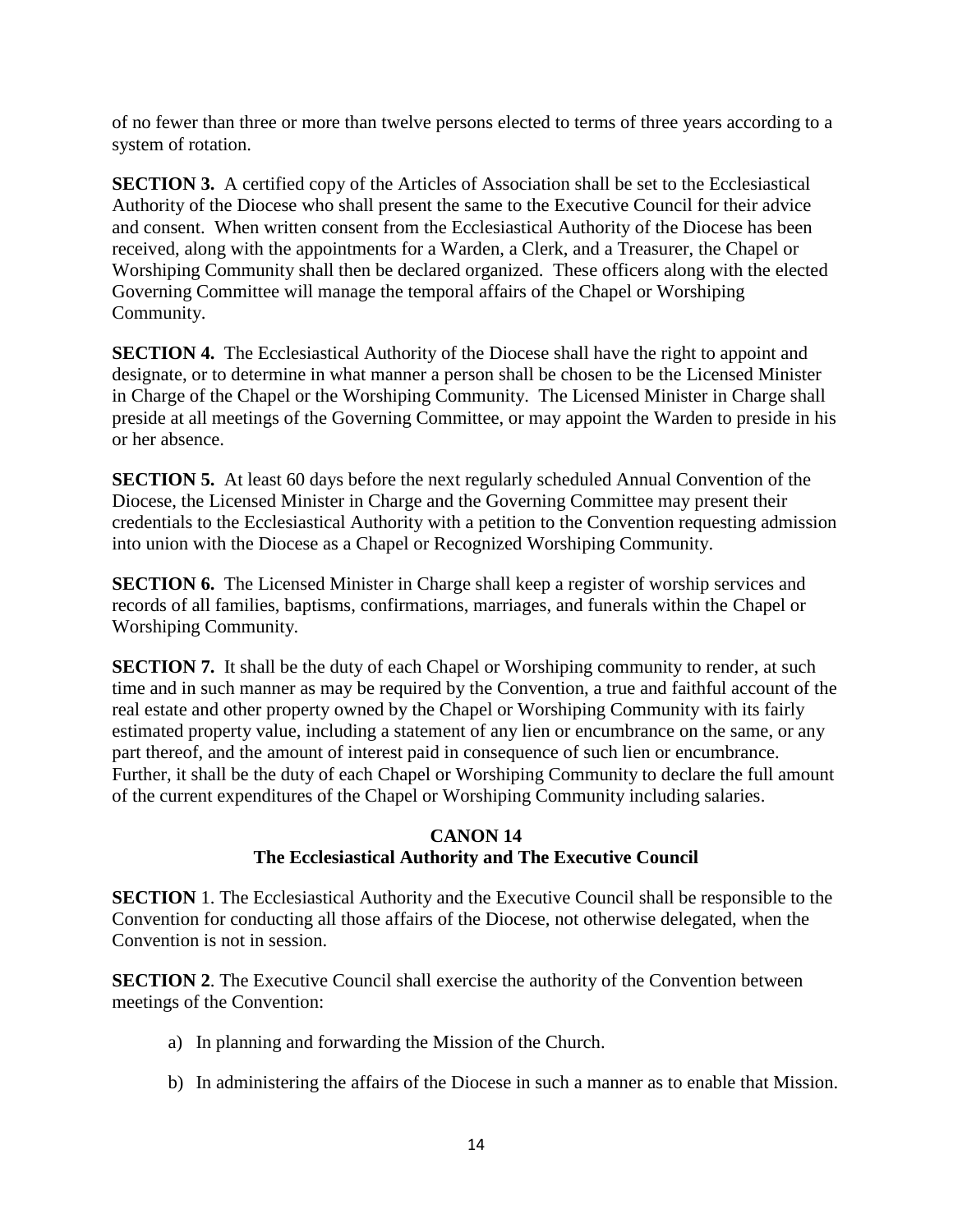**SECTION 3**. The Executive Council shall study, evaluate, recommend, and administer the policies, programs, and procedures necessary to fulfill the Mission of the Church.

**SECTION 4**. In fulfilling its responsibility as herein defined, the Executive Council is authorized and empowered to select and appoint such other officials, committees, and agents, giving them such designated duties, powers and authority, not inconsistent with the constitution and Canons of the Episcopal Church in the United States of America and the Diocese of Western North Carolina, as the Executive Council shall deem advisable.

**SECTION 5**. The Executive Council shall:

- a) Elect all members of the governing bodies of all institutions or agencies to which the Diocese shall have the right of representation and who are not required to be elected by the Convention;
- b) Adopt such rules and regulations as necessary to fulfill its function;
- c) Make and preserve a full record of its acts;
- d) Submit to each Annual Convention a report of activities done under its supervision during the preceding year;
- e) Prepare and submit to the Convention annually a proposed budget, which shall be tentatively approved by Convention, with or without amendments, subject to other amendments by the Executive Council from time to time during the budget year.
- f) Recommend for Annual Convention the adoption, for the following fiscal year, of a scale of compensation minimums which shall apply to members of the clergy employed (or to be employed) by a congregation. Any deviation below the adopted minimum shall be with the prior advice and consent of the Standing Committee and the Bishop.

## **CANON 15 Deaneries**

**SECTION 1.** The Diocese shall be divided into such geographical areas and given such names as the Ecclesiastical Authority shall from time to time direct. Each such geographical area shall be designated a Deanery of the Diocese and shall have such duties and prerogatives not inconsistent with the Diocesan Constitution and these Canons as the Ecclesiastical Authority shall require or allow.

**SECTION 2.** Each Deanery shall be composed of the Clergy and congregations resident within its boundaries. Each Deanery shall elect a Dean at such time and in such manner as the Ecclesiastical Authority may from time to time prescribe. In the event of a Deanship vacancy, the Ecclesiastical Authority shall appoint a successor to serve until the next election at which a Dean may be elected in accordance with this Canon. The term of a Dean shall not exceed two years.

**SECTION 3.** In each Deanery it shall be the duty of all Clergy to meet at regular times scheduled by the Dean, to discuss affairs of diocesan and local concern and other matters that will strengthen collegiality and further the work of the Church.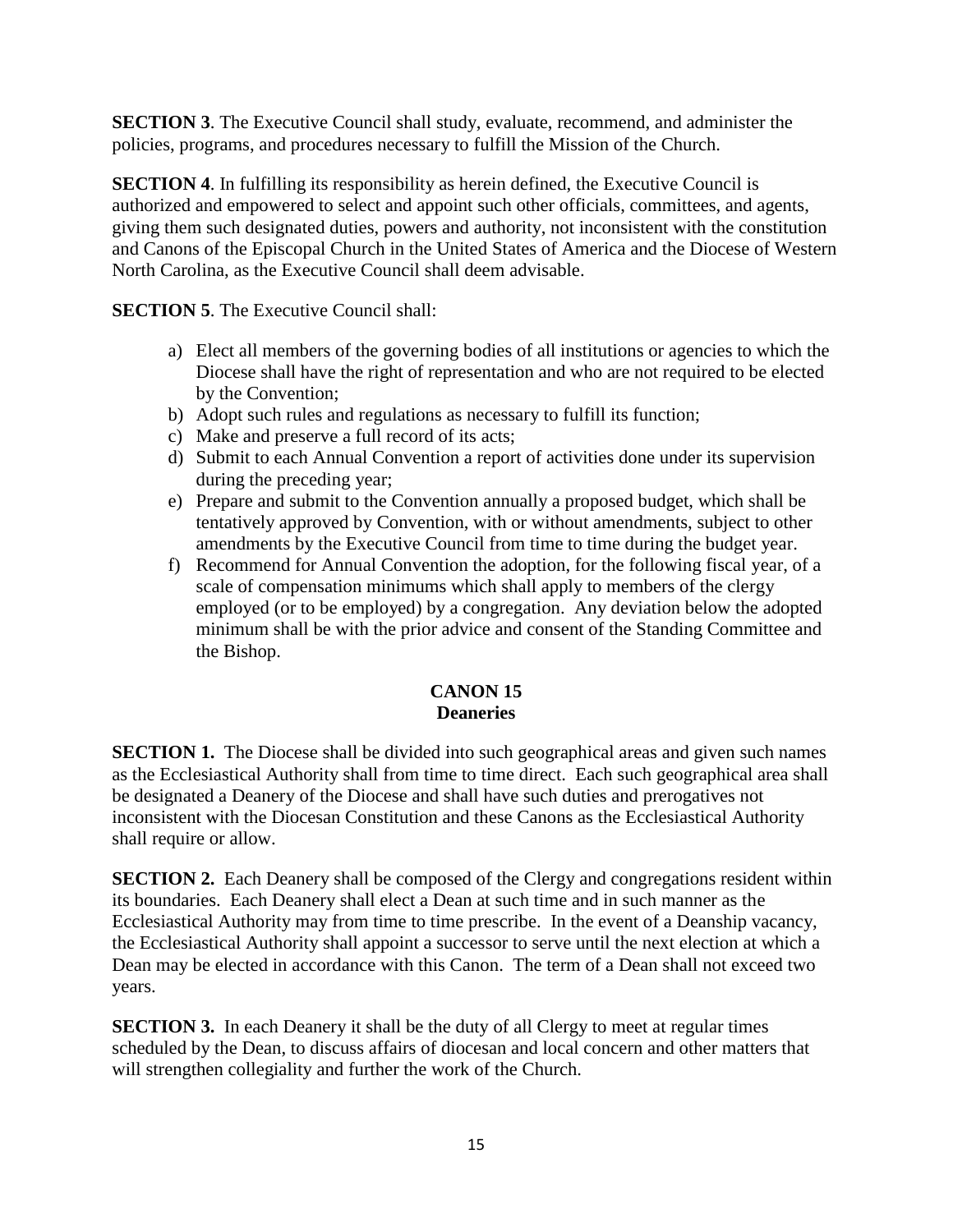**SECTION 4.** The Dean shall make regular reports to the Ecclesiastical Authority at meetings called by the Ecclesiastical Authority.

**SECTION 5.** Each Dean shall have the following duties in addition to those required by the constitution and these Canons:

- a) To preside at all meetings of the Deanery and to appoint a presiding officer at all Deanery meetings at which the Dean is not present.
- b) To confer with the Ecclesiastical Authority at such times as may be directed.
- c) To offer counsel and support as requested by the Ecclesiastic Authority or individual member of the clergy.

**SECTION 6.** Each Dean shall receive such stipend allowances as shall be established by the Executive Councilor the Diocesan Convention from time to time.

## **CANON 16 Lay Readers**

No one shall be considered as authorized to officiate as Lay Reader in this Diocese, except in case of particular emergency, without a written license from the Ecclesiastical Authority of the Diocese, and Lay Readers shall in all cases conform to the provisions of Title III, Canon 25 [Currently Title III, Canon 4] of the General Convention.

## **CANON 17 Regarding Discipline of a Presbyter or Deacon** [*Amended in 2010*]

**SECTION 1.** The provisions of Canon 17 in effect on November 12, 2010 are applicable through June 30, 2011, except that Section 3 is amended to provide that Annual Convention of the Diocese meeting in 2010 will elect members of the Ecclesiastical Court to serve only through June 30, 2011.

**SECTION 2.** The following provisions apply on July 1, 2011:

- a) A Disciplinary Board of this Diocese consisting of five clergy and four laypersons shall be established pursuant to Title IV of the *Canons of General Convention.*  Members of the Disciplinary Board shall be appointed by the Ecclesiastical Authority and confirmed by the Annual Convention of the4 Diocese. The Ecclesiastical Authority shall appoint one of the members of the Disciplinary Board to serve as President for the upcoming year, which appointment shall be confirmed by the Annual Convention of the Diocese.
- b) Disciplinary Board Members will begin service on July 1, 2011. In order to stagger terms, three members shall serve through December 31, 2012; three members shall serve through December 31, 2013; and three members shall serve through December 31, 2014. The Ecclesiastical Authority will indicate staggered terms of service when making appointments.
- c) Beginning with the Annual convention of the Diocese in 2012, the Ecclesiastical Authority shall appoint and Convention will confirm three members each year to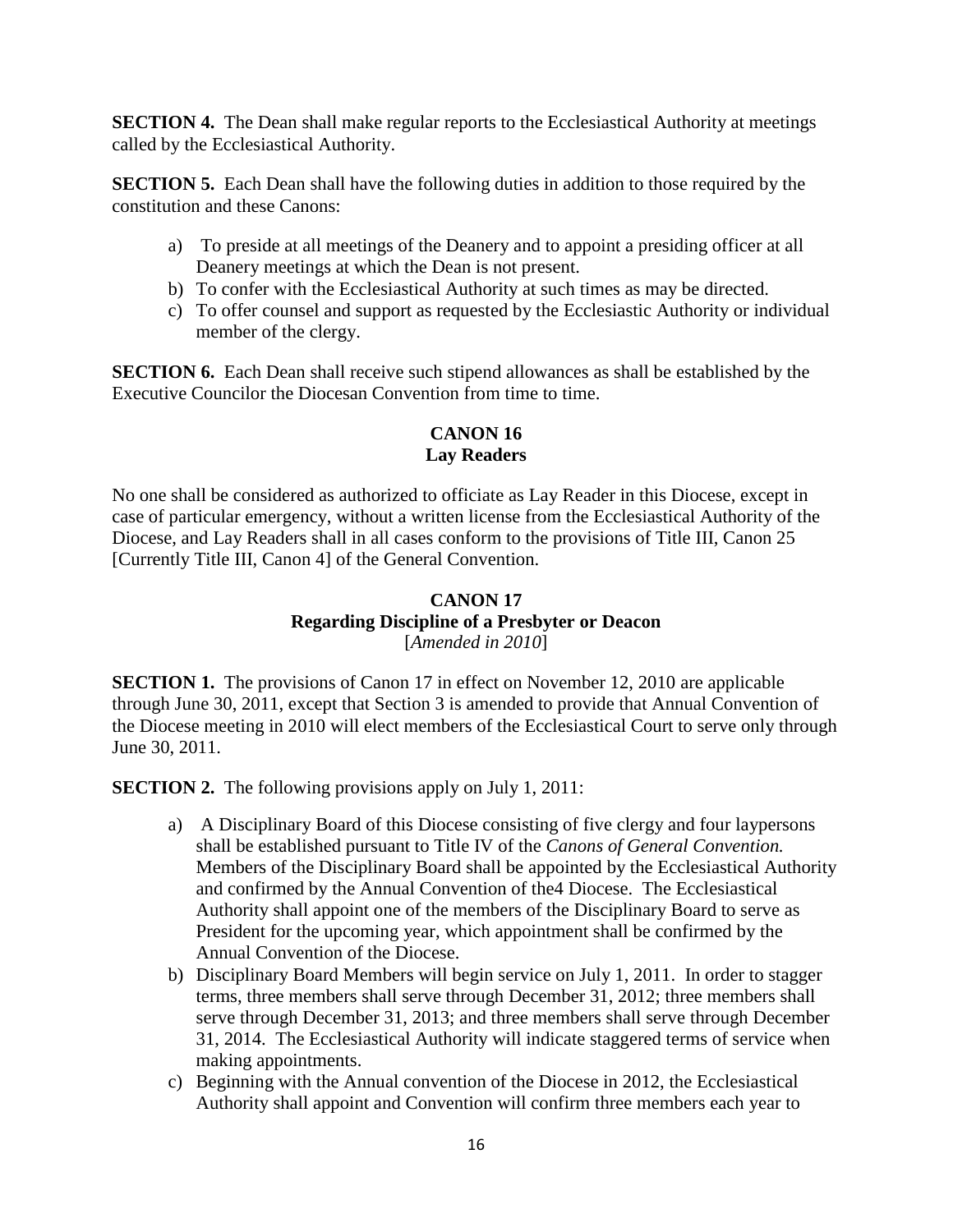serve three-year terms, with a possibility of one consecutive reappointment (for a maximum of six years) before being required to lay out a minimum of one year. A member appointed to fill an unexpired term, or a member serving for less than three years in order to stagger terms, shall be eligible to be reappointed twice unless that member has served more than two years of the unexpired or staggered term.

- d) Beginning in 2012, members confirmed by Convention will take office on January 1st of the next calendar year and serve until their successors take office.
- e) A Church Attorney, as defined by Title IV of the *Canons of General Convention,*  shall be nominated by the Ecclesiastical Authority and confirmed by a majority vote of the members present at a meeting of the Disciplinary Board. The Church Attorney shall serve until replaced. The Church Attorney may be removed for cause by a 2/3 vote of all the members of the Disciplinary Board with the consent of the Ecclesiastical Authority.
- f) The provisions of Title IV of the *Canons of the General Convention* which take effect on July 1, 2011 are incorporated by reference as if fully set forth herein.

## **CANON 18 The Suspension of a Parish**

**SECTION 1.** Among the causes for which a Parish may be dealt with under Article VII of the Constitution, are the following:

- a) Employing a member of the Clergy under ecclesiastical censure.
- b) Permitting a Church edifice to be used for purposes incompatible with its consecration.
- c) Failure to pay reasonable amounts in support of the diocesan program.
- d) Failure to report its true financial condition when called for.
- e) Any persistent course inconsistent with the doctrine, discipline or worship of this Church.

**SECTION 2.** The Convention may, for cause and by a two-thirds vote by orders, change the status of a Parish to that of an organized Parish, not in canonical union with the Convention, or, as limited by the following Sections 3, 4 and 5 hereof, may wholly dissolve the connection of a Parish with the Diocese.

**SECTION 3.** The connection of a Parish with the Diocese will in no case be wholly dissolved until (a) alleged cause for such action shall have been presented in writing to the Standing Committee and the concerned Parish shall have been notified of the alleged cause promptly thereafter by the Standing Committee; (b) the alleged cause shall have been investigated by a committee appointed by the Standing Committee and composed of five disinterested persons including one or more members of the Clergy and one or more laypersons of the Diocese; (c) a written report of such investigation shall have been made to the3 Executive Council at least 60 days prior to the Convention to which the matter will be presented and the concerned Parish shall have been contemporaneously notified of the substance of such report; and (d) the Executive Council shall have presented such report to the Convention with its recommendations, and the Convention has voted thereon as provided by Article VII of the Constitution.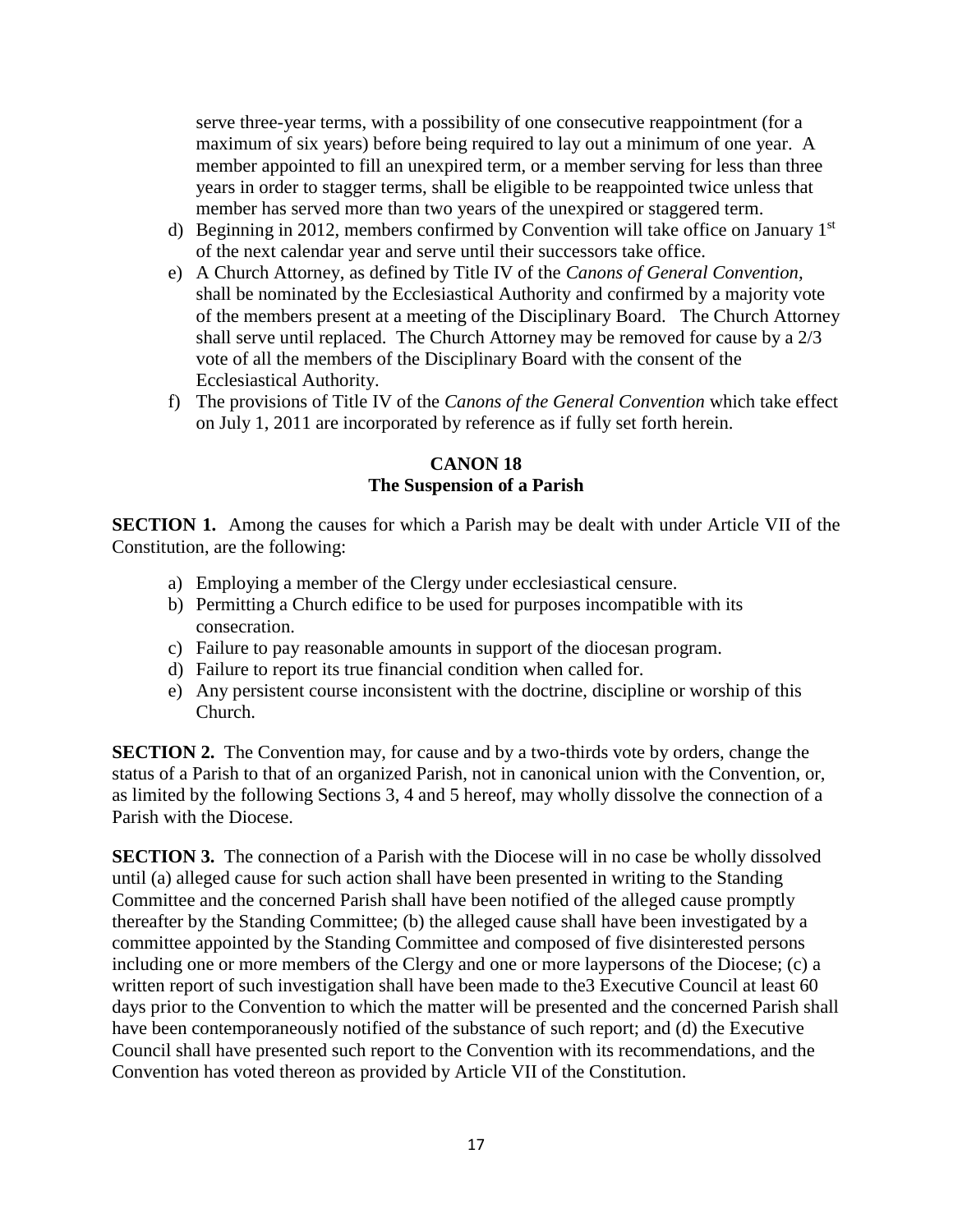**SECTION 4.** Notice to a concerned Parish within the meaning of Section 3 hereof may be effected by written communication personally delivered or mailed to at least one member of the Vestry of such Parish, or if, after diligent inquiry, no member of the Vestry is found within the Diocese, to the Ecclesiastical Authority of the Diocese.

**SECTION 5.** In the case of a Parish deemed by the person or persons alleging cause to be extinct for want of a congregation the process set forth in Section 3 hereof shall be controlling. Upon its finding through such processes that a Parish is without a congregation, the Convention shall declare such Parish extinct, and thereupon all property to which the extinct Parish then held title shall vest in the Trustees of the Diocese, without the requirement of deed or other acquaintance.

**SECTION 6.** All references to a Parish in this Canon include Chapels and Worshipping Communities. [*Amended in 2011*]

#### **CANON 19 The Commission on Ministry**

## **SECTION 1.**

- a) At each Annual Convention, the Bishop shall nominate and the Annual Convention shall confirm the requisite number of new members to the Commission on Ministry, to consist of not less than five nor more than eighteen persons divided among clergy and lay persons, and their term of office shall be three years, with the possibility of one reappointment before a hiatus of at least one year; provided, however should there be no nomination and confirmation at an Annual convention, the incumbent Commissioners shall continue in office until their successors are nominated and confirmed.
- b) At the discretion of the Bishop, the Commission on Ministry may join with like Commissions of other dioceses in performing the duties hereinafter prescribed.

## **SECTION 2.**

- a) It shall be the duty of the Commission on Ministry to assist the Bishop:
	- i. In matters pertaining to the enlistment, selection, examination, education, training, pastoral care, transition ministries and continuing development of those in process for the ordained ministry,
	- ii. In matters pertaining to the continuing development of the Clergy of the Diocese,
	- iii. And in providing guidance and pastoral care for professional church workers.
- b) Subject to *Canons of General Convention* and of this Convention, and subject further to the approval of the Bishop, the Commission on Ministry shall have authority to appoint such committees from and beyond its membership as it may find necessary to act on its behalf.
- c) The Commission on Ministry shall provide for the conduct of those canonical examinations assigned the Commission by *General Convention Canons***;** provided that the Bishop shall always appoint the persons who are to conduct said examinations, and provided further that a report of such examinations shall be forwarded to the General Convention's Board for Theological Education.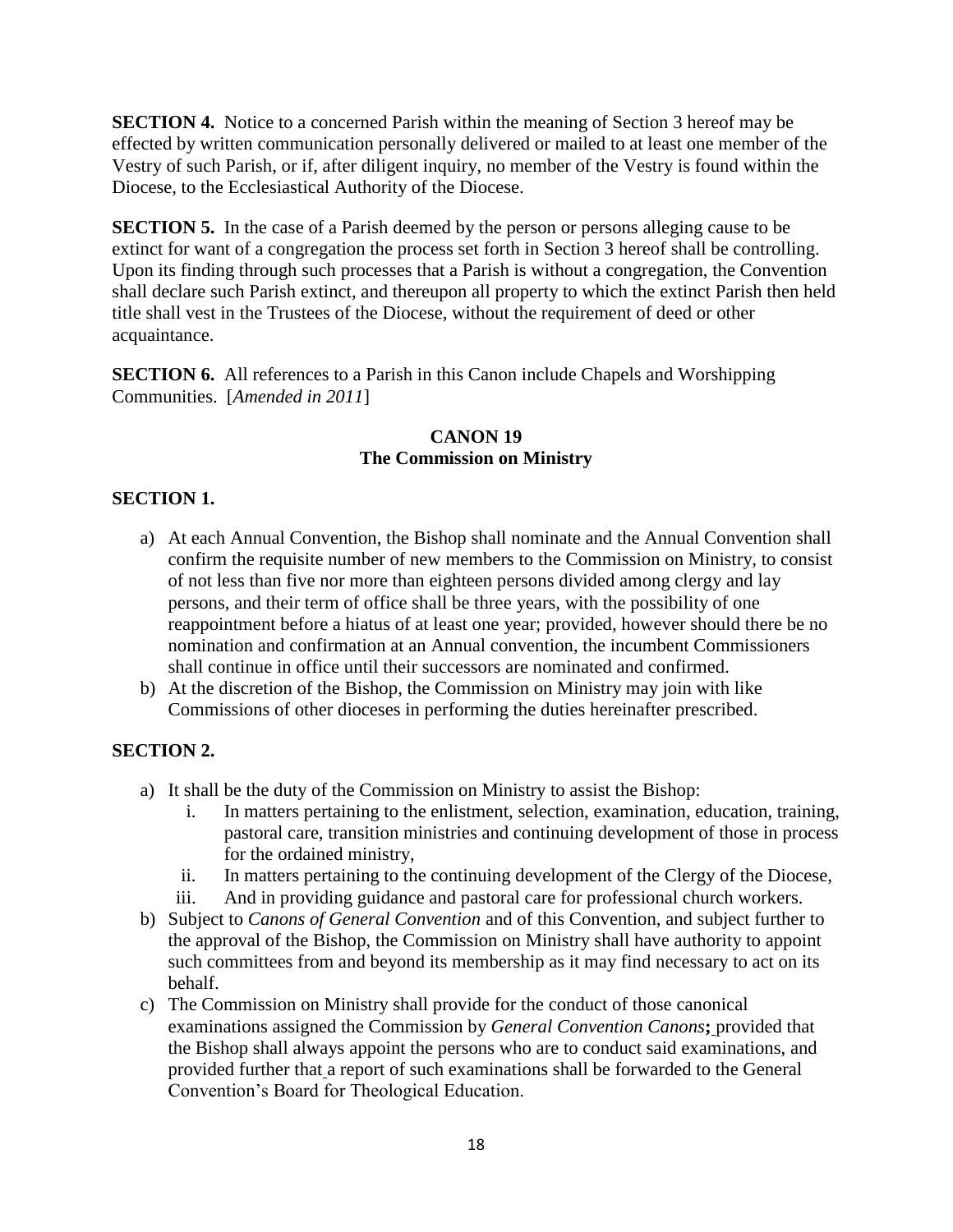d) In the presence and under the guidance and oversight of the Bishop, the Commission on Ministry shall provide that each Candidate be interviewed before ordination, alike to the Diaconate and to the Priesthood, to ascertain the candidate's personal readiness for such ordination, and shall without delay report in writing the findings of such interview to the Standing committee of the Diocese.

## **CANON 20 Alterations in the Canons**

No proposition to alter or add to the Canons of the Diocese shall be considered by the Convention except at a regular meeting and after it shall have been reported on by the Committee on Constitution and Canons.

#### **CANON 21 Ecclesiastical Authority**

The Ecclesiastical Authority shall appoint, for one-year terms, such committees, commissions, delegates and other persons or groups as it may, in its discretion, choose and determine including, without limitation, the following:

- (a) An Architectural Commission
- (b) A Liturgical Commission, consisting of three presbyters and two lay persons
- (c) A committee on the State of the Church, consisting of two presbyters and two lay persons
- (d) A Historiographer
- (e) An Administrative Office Staff
- (f) An Advisory Committee on Records and Resources

#### **CANON 22 Properties of Diocesan Agencies**

It is specifically recognized that property of any type may be acquired, received and held by a parish, institution or other agency of the Diocese through purchase, gift, will or otherwise, subject to Title I, Canon 7, Sections 3 and 4 of the *Canons of the Episcopal Church***,** which provide that such property is held in trust for the Diocese and the National Church. Such properties may be held, used and disposed of by the owning agency in its discretion except that any sale, conveyance or encumbrance of real property can be made only (1) after notice to the Executive Council, (2) with the consent of the Bishop, and (3) with the consent of the Standing Committee. All transfers of real property to a Parish, institution or other agency of the Diocese shall be approved by the Bishop or the Chancellor for compliance with Title I, Canon 7, Sections 3 and 4 of the *Canons of the Episcopal Church*.

The Diocese, acting through the Trustees with the previous consent of the Bishop and the Executive Council and the advice and consent of the Standing Committee as provided in Canon 6**,** may sell or give real property of the Diocese to a Parish, institution or other agency of the Diocese.